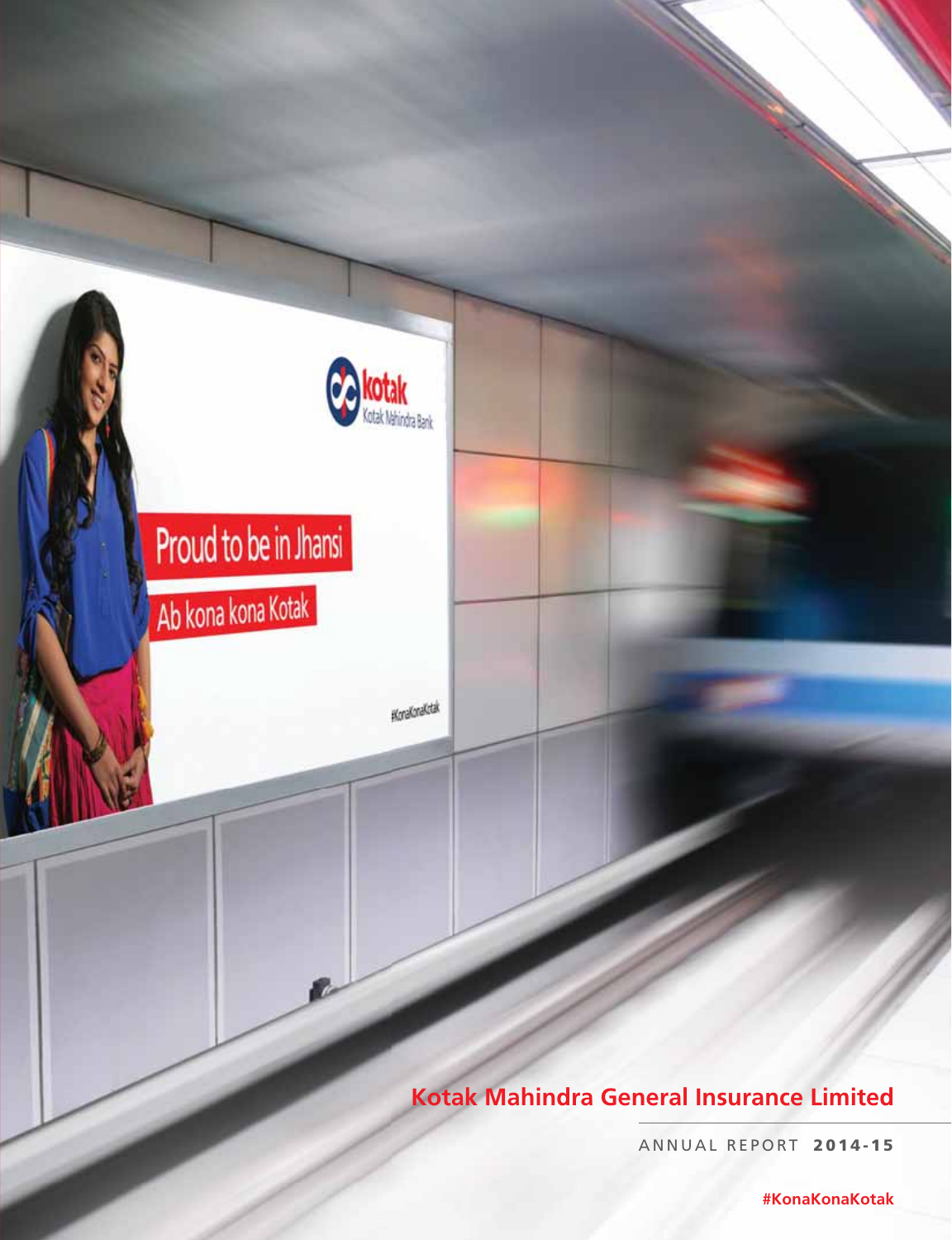# **Board's Report**

To the Members

#### **Kotak Mahindra General Insurance Limited**

The Board of Directors of your Company is pleased to present its First Annual Report together with the audited financial statements for the period ended March 31, 2015.

### **FINANCIAL SUMMARY**

| <b>Particulars</b>                           | For the period ended March 31, 2015 (`) |
|----------------------------------------------|-----------------------------------------|
| Total Revenue                                |                                         |
| Total Expenses                               | 2,673,725                               |
| Profit and (Loss) Before Tax                 | (2,673,725)                             |
| Profit and (Loss) After Tax                  | (2,673,725)                             |
| Appropriations                               |                                         |
| Deficit carried forward to the Balance Sheet |                                         |

As March 31, 2015 has been the first financial year end of your Company, there is no voluntary revision of the financial statements or the Board's report. Your Company has adequate internal financial control with reference to the financial statements.

#### **SEPARATE SECTION CONTAINING A REPORT ON THE PERFORMANCE AND FINANCIAL POSITION OF EACH OF THE SUBSIDIARIES, ASSOCIATES AND JOINT VENTURE COMPANIES INCLUDED IN THE CONSOLIDATED FINANCIAL STATEMENT**

Your Company does not have any subsidiary or associate and has not entered into any joint venture. Therefore the financial statements have not been consolidated and no separate report on the performance and financial position of subsidiary, associates and joint venture is applicable for the period ended on March 31, 2015.

#### **DIVIDEND**

Your Company has yet to commence business and therefore the Board does not recommend any dividend.

### **OPERATIONS**

Your Company has been incorporated to carry on the business of general insurance and is awaiting the issuance of license by Insurance Regulatory and Development Authority of India (IRDAI) to commence the general insurance business. Your Company filed the R1 application with IRDAI on January 9, 2015 and received the approval on April 13, 2015. Meanwhile, your Company has not been in receipt of any significant or material order passed by any regulator or court or tribunal that may impact the going concern status and Company's operations in future. Your Company proposes to develop and implement a risk management policy in due course. There are no material changes & commitments affecting the financial position of your Company which have occurred between the end of the financial year to which the financial statements relate and date of the report. No amount is proposed to be carried to any reserve account for the period ended March 31, 2015.

#### **CAPITAL**

During the financial year 2014-15, your Company issued 50,000 equity shares of ` 10/- each to the subscribers to the Memorandum and Articles of Association. Additional capital was infused by issuance of 10,00,000 equity shares at par on a rights basis. Your Company did not issue any sweat equity or equity shares with differential voting rights. The issued, subscribed and paid up share capital post allotment, as on March 31, 2015 is ` 1,05,00,000/- .

#### **CHANGE IN REGISTERED OFFICE/ NAME OF THE COMPANY DURING THE FINANCIAL YEAR**

There has been no change either in the Name or the Registered Office of your Company.

#### **DIRECTORS**

At the ensuing Annual General Meeting, Mr. G. Murlidhar (DIN: 03601196) will retire by rotation. Being eligible, Mr. G. Murlidhar offers himself for reappointment. The Board recommends his appointment.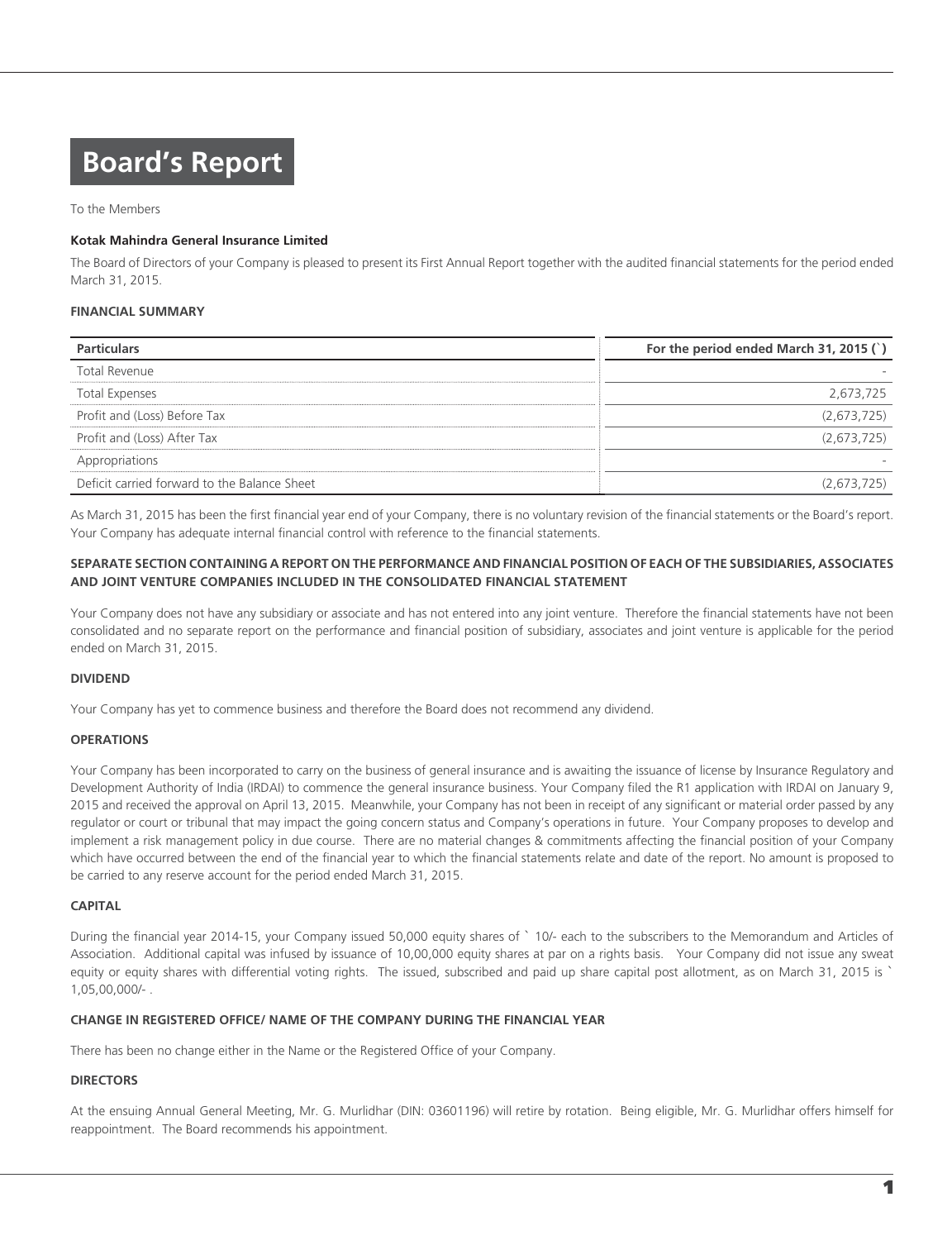During the period ended March 31, 2015, there was no new appointment or resignation of any director or key managerial personnel. Your Company did not employ any director or key managerial personnel during the financial year. Particulars relating to formal evaluation of the Board are not applicable to your Company for the period ended March 31, 2015. Your Directors are not in receipt of any commission from the holding Company. Policy on directors' appointment, remuneration will be formulated in due course.

#### **BOARD MEETINGS**

During the period ended March 31, 2015, 5 meetings of the Board of Directors were held on January 01, 2015, January 05, 2015, March 03, 2015, March 24, 2015 and March 31, 2015. The details of the directors' attendance at Board Meetings are as follows:

| No. | <b>Director</b>   | <b>Board Meetings held during the</b><br>tenure of the director | Board meetings attended during the<br>period ended March 31, 2015 |
|-----|-------------------|-----------------------------------------------------------------|-------------------------------------------------------------------|
|     | Mr. Gaurang Shah  |                                                                 |                                                                   |
|     | Mr. G. Murlidhar  |                                                                 |                                                                   |
|     | Mr. Virat Diwanji |                                                                 |                                                                   |

#### **CONSTITUTION OF COMMITTEES**

During the period ended March 31, 2015 your Company did not set up any Committee. Your Company would be setting up various Committees as required under the Company's Act and other applicable provisions.

#### **DISCLOSURE UNDER THE SEXUAL HARASSMENT OF WOMEN AT WORKPLACE (PREVENTION, PROHIBITION AND REDRESSAL) ACT, 2013**

As on March 31, 2015 your Company did not have any employees.

#### **DEPOSITS**

Your Company has not accepted any deposits from the public during the period ended March 31, 2015.

#### **RELATED PARTY TRANSACTIONS**

| <b>Entity name</b>           | Amount in       | <b>Purpose</b>                                                                    |
|------------------------------|-----------------|-----------------------------------------------------------------------------------|
| Kotak Mahindra Bank Limited* | 1,05,00,000/- ! | Issue of Equity shares                                                            |
| Kotak Mahindra Bank Limited* | 26.13.670/-     | Reimbursement of expenses (stamp duty, Professional fees, Operation support cost) |

\*Holding company of your Company

#### **PARTICULARS OF LOAN, GUARANTEES OR INVESTMENTS U/S 186**

Your Company has not given any loan or given guarantees or made any investment as specified in section 186 of the Companies Act, 2013.

#### **WHISTLE BLOWER POLICY & VIGIL MECHANISM**

Your Company would have in place a Whistle Blower Policy and vigil mechanism in due course.

#### **CORPORATE SOCIAL RESPONSIBILITY**

The provisions of Corporate Social Responsibility were not applicable to your Company for the period ended March 31, 2015.

#### **SUBSIDIARIES**

As on March 31, 2015 your Company did not have any subsidiaries or joint ventures. No company ceased to be a subsidiary or a joint venture during the year.

#### **CONSERVATION OF ENERGY/ ABSORPTION OF TECHNOLOGY**

As your Company is yet to commence business, steps would be taken to conserve energy and absorb technology in the most efficient and economical way.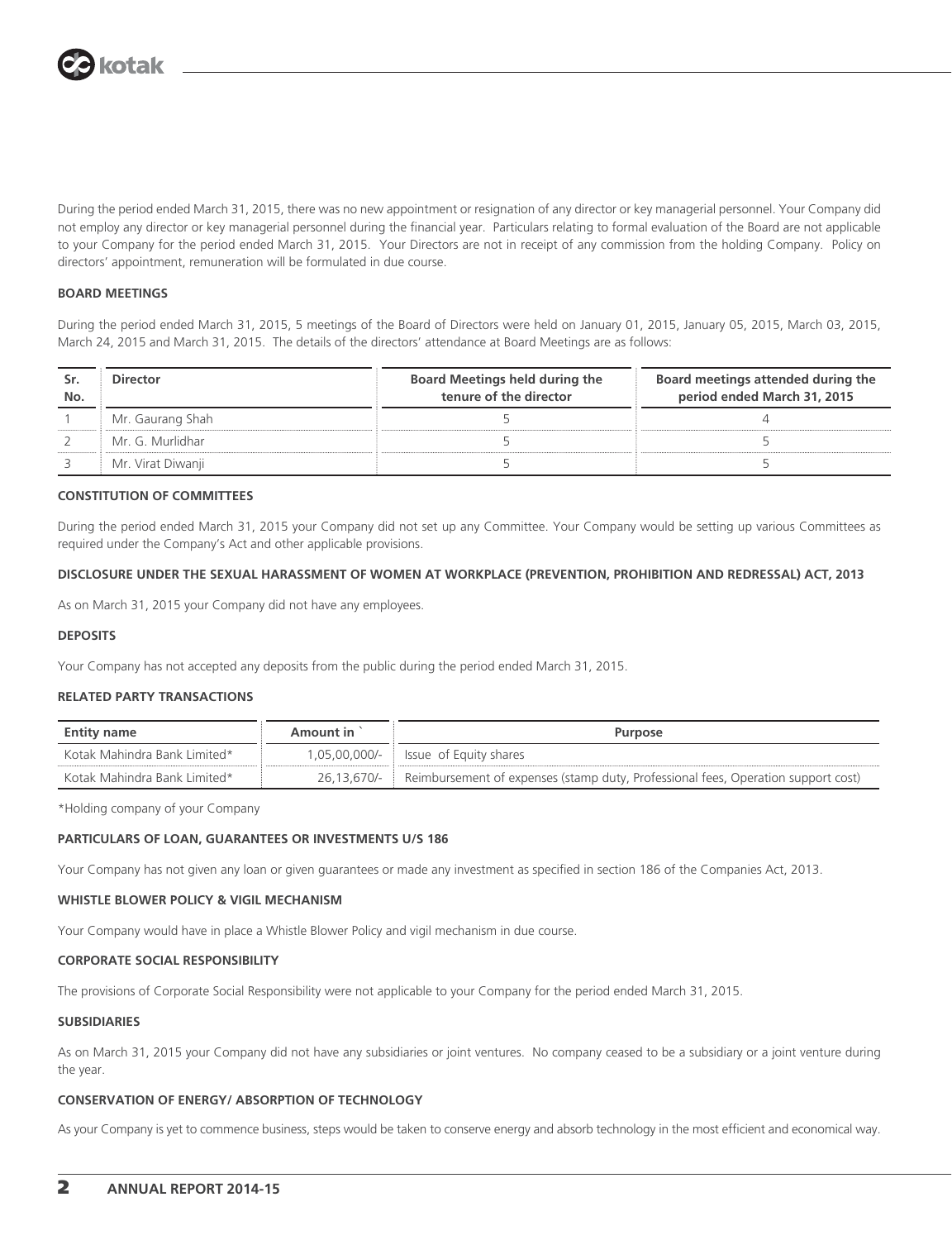#### **FOREIGN EXCHANGE EARNINGS AND OUTGO**

There are no foreign exchange earnings or outgo for your Company during the period ended March 31, 2015.

#### **AUDITORS**

K.S. Aiyar & Co. and V.C. Shah & Co. were appointed as joint first statutory auditors of your Company. The first statutory auditors hold office until the conclusion of the first annual general meeting. It is proposed to reappoint K.S. Aiyar & Co. and V.C. Shah & Co. as joint auditors of the Company for the next five financial years. Both the firms have conveyed their consent and eligibility to act as statutory auditors. The Board recommends their appointment as auditors of the Company.

#### **EXPLANATIONS/ COMMENTS BY THE BOARD**

There are no qualifications, reservation or adverse remark or disclaimer made by the auditors in their report which require any explanation or comment by the Board. Secretarial audit was not applicable to your Company for the period ended March 31, 2015.

#### **EMPLOYEES**

Your Company did not employ any person who was in receipt of remuneration, in the aggregate not less than ` 60 lakh or in receipt of remuneration for any part of that year, at a rate which in the aggregate, was not less than ` 5 lakh per month. Your Company also did not appoint or pay remuneration to any key managerial person.

#### **DIRECTORS' RESPONSIBILITY STATEMENT**

The Directors confirm in pursuance of Section 134(5) of the Companies Act, 2013, that:

- (i) in the preparation of the annual accounts, the applicable accounting standards have been followed along with proper explanations relating to material departures, if any;
- (ii) the directors have selected such accounting policies and applied them consistently and made judgments and estimates that are reasonable and prudent so as to give a true and fair view of the state of affairs of your Company as at the end of the financial year and of the profit/ loss of your Company for the period ended March 31, 2015;
- (iii) they have taken proper and sufficient care to the best of their knowledge and ability, for the maintenance of adequate accounting records in accordance with the provisions of the Act for safeguarding the assets of your Company and for preventing and detecting fraud and other irregularities:
- (iv) the annual accounts have been prepared on a going concern basis;
- (v) they have devised proper systems to ensure compliance with the provisions of all applicable laws and that such systems are adequate and operating effectively.

#### **ACKNOWLEDGEMENTS**

The Directors thank the Insurance Regulatory and Development Authority of India, Reserve Bank of India for its support. The Directors also acknowledge and express appreciation of the team involved in incorporating your Company and the efforts being put to commence business at the earliest.

#### **For and on behalf of the Board of Directors**

**Director Director**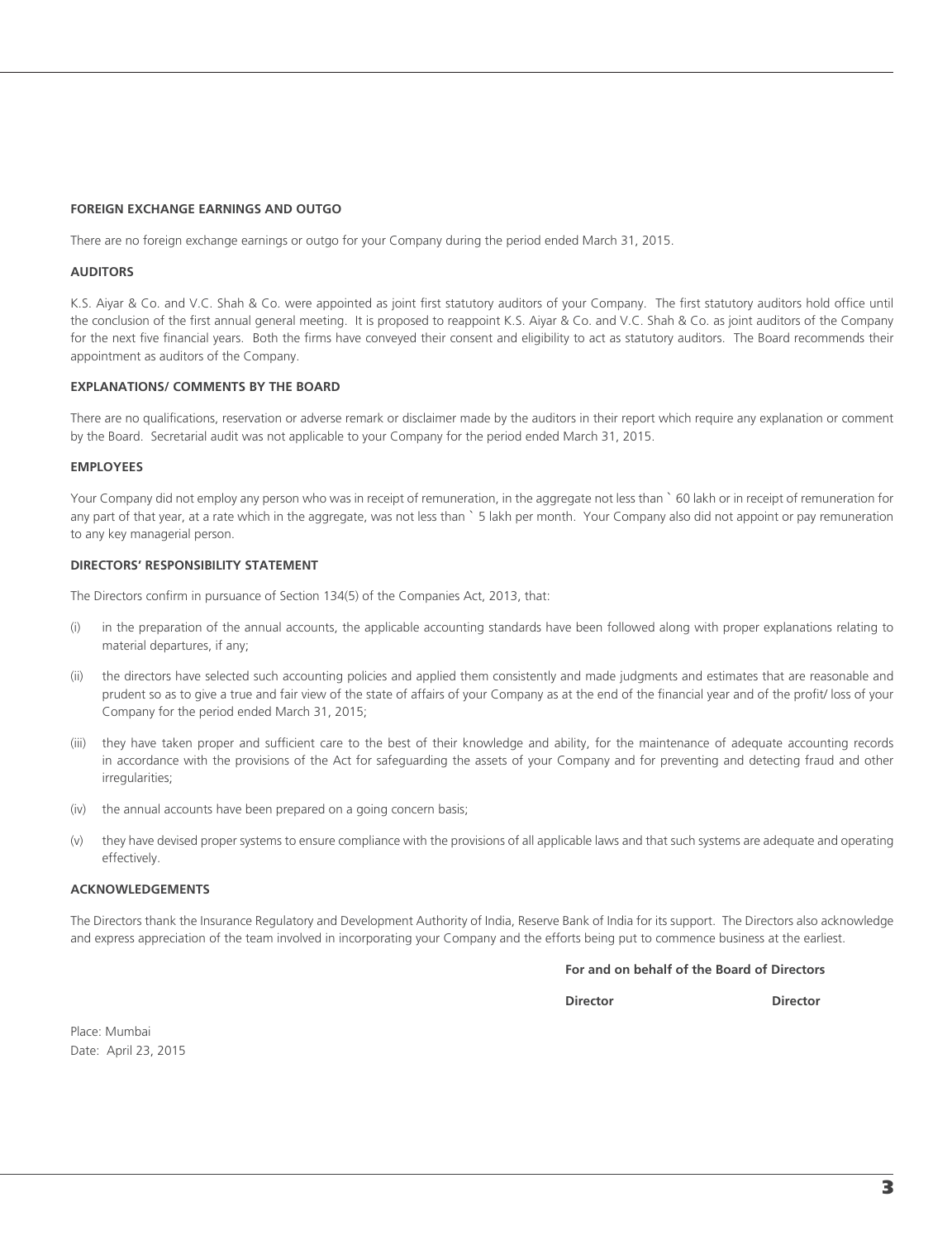

# **ANNEXURES:**

- Extract Of Annual Return
- Form AOC-2



#### **EXTRACT OF ANNUAL RETURN**

#### **as on the financial year ended on March 31, 2015**

#### **[Pursuant to section 92(3) of the Companies Act, 2013 and rule 12(1) of the Companies (Management and Administration) Rules, 2014]**

#### **I. REGISTRATION AND OTHER DETAILS**:

- i) CIN: U66000MH2014PLC260291
- ii) Registration Date: December 20, 2014
- iii) Name of the Company: Kotak Mahindra General Insurance Limited
- iv) Category: Company limited by shares

Sub-Category of the Company: Indian Non Government Company

- v) Address of the Registered office and contact details: 27BKC, C27, G Block, Bandra Kurla Complex, Bandra (East), Mumbai 400051 Tel: 022 61660001
- vi) Whether listed company Yes / No: No
- vii) Name, Address and Contact details of Registrar and Transfer Agent, if any: NA

#### **II. PRINCIPAL BUSINESS ACTIVITIES OF THE COMPANY**

All the business activities contributing 10 % or more of the total turnover of the company shall be stated:-

| Sl. No.                                                                                                                                | Name and Description of<br>main products / services | NIC Code of the Product/<br>service | % to total turnover of the<br>Company |  |  |  |  |
|----------------------------------------------------------------------------------------------------------------------------------------|-----------------------------------------------------|-------------------------------------|---------------------------------------|--|--|--|--|
| The Company has applied to Insurance Regulatory and Development Authority of India (IRDAI) for licence to commence business of general |                                                     |                                     |                                       |  |  |  |  |
| insurance.                                                                                                                             |                                                     |                                     |                                       |  |  |  |  |

#### **III. PARTICULARS OF HOLDING, SUBSIDIARY AND ASSOCIATE COMPANIES –**

| SI.<br>No. | <b>NAME AND ADDRESS OF THE</b><br><b>COMPANY</b>                                                                 | CIN/GLN               | <b>HOLDING/</b><br>SUBSIDIARY/<br><b>ASSOCIATE</b> | $%$ of<br>shares<br>held | Applicable<br><b>Section</b> |
|------------|------------------------------------------------------------------------------------------------------------------|-----------------------|----------------------------------------------------|--------------------------|------------------------------|
|            | Kotak Mahindra Bank Limited<br>27BKC, C 27, G - Block, Bandra<br>Kurla Complex, Bandra (East),<br>Mumbai 400 051 | L65110MH1985PLC038137 | Holding                                            | 100                      | 2(46)<br>2(87)               |

#### **IV. SHARE HOLDING PATTERN (Equity Share Capital Breakup as percentage of Total Equity)**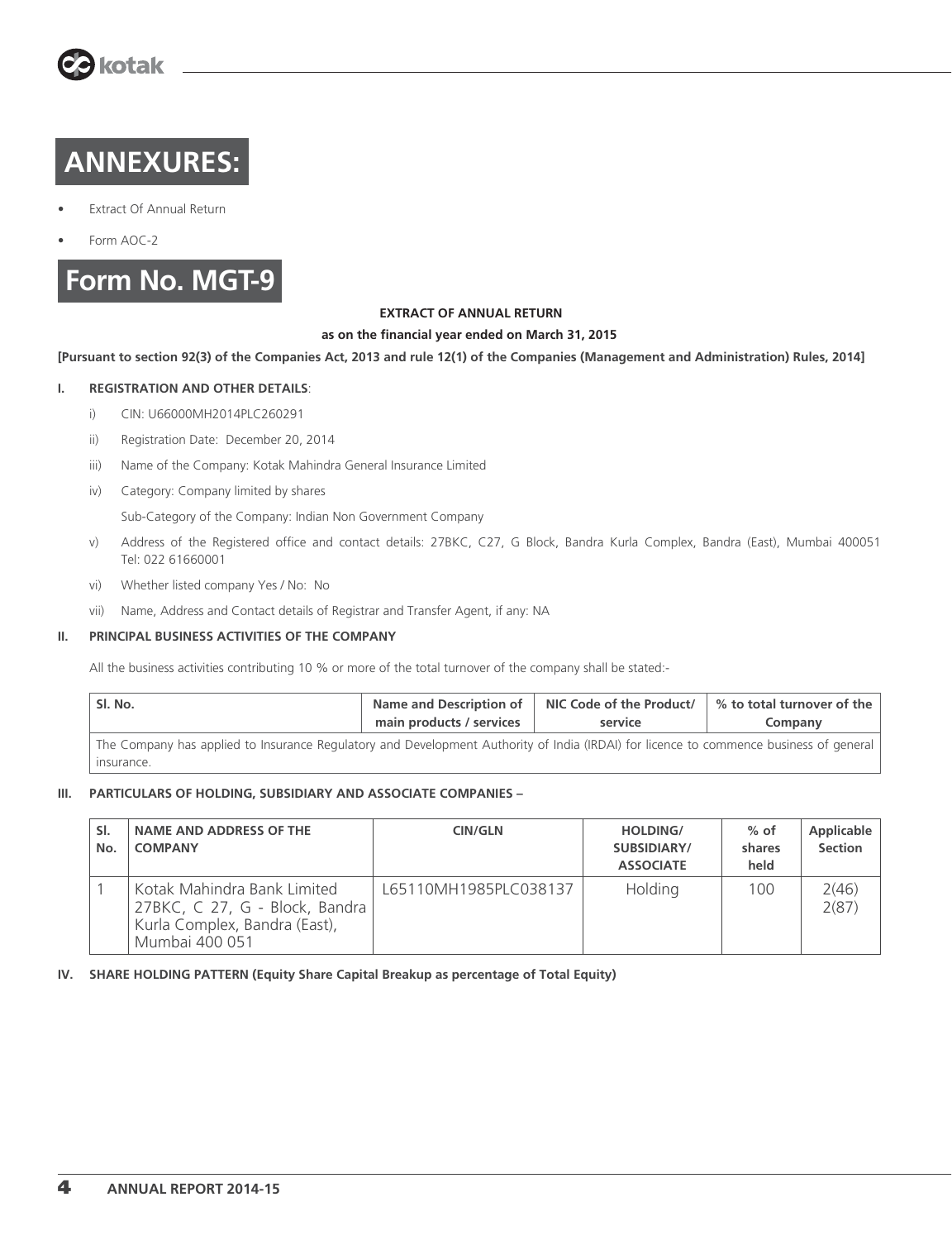### *i) Category-wise Share Holding*

| Category of<br><b>Shareholders</b> |                 |                                        | No. of Shares held at the<br>beginning of the year |                              |                          | No. of Shares held at the<br>end of the year |                          |                              |                          | $\%$<br>Change           |                          |
|------------------------------------|-----------------|----------------------------------------|----------------------------------------------------|------------------------------|--------------------------|----------------------------------------------|--------------------------|------------------------------|--------------------------|--------------------------|--------------------------|
|                                    |                 |                                        | Dmat                                               | Physical                     | Total                    | %of total<br>shares                          | Dmat                     | Physical                     | Total                    | %of total<br>shares      | during<br>the year       |
| А.                                 |                 | <b>Promoters</b>                       |                                                    |                              |                          |                                              |                          |                              |                          |                          |                          |
|                                    | (1)             | Indian                                 |                                                    |                              |                          |                                              |                          |                              |                          |                          |                          |
|                                    |                 | Individual*/HUF<br>a)                  | $\overline{\phantom{a}}$                           | 6                            | 6                        | 0.02                                         | $\overline{a}$           | 6                            | 6                        | 0.01                     |                          |
|                                    |                 | Central Govt.<br>b)                    | $\qquad \qquad \blacksquare$                       | ٠                            |                          | ÷,                                           | $\overline{\phantom{0}}$ |                              |                          |                          |                          |
|                                    |                 | State Govt.(s)<br>$\mathsf{C}$ )       | $\overline{a}$                                     |                              |                          |                                              |                          |                              |                          |                          |                          |
|                                    |                 | d)<br>Bodies Corp.                     | $\overline{\phantom{a}}$                           |                              |                          |                                              | $\overline{\phantom{0}}$ |                              |                          |                          |                          |
|                                    |                 | Banks / Fl<br>e)                       | $\qquad \qquad \blacksquare$                       | 49994                        | 49994                    | 99.98                                        | $\overline{\phantom{a}}$ | 1049994                      | 1049994                  | 99.99                    | 0.01                     |
|                                    |                 | f)<br>Any Other                        | $\overline{a}$                                     |                              |                          |                                              |                          |                              |                          |                          |                          |
|                                    |                 | Sub-total (A) (1):-                    | $\blacksquare$                                     | 50000                        | 50000                    | 100.00                                       | $\overline{\phantom{a}}$ | 1050000                      | 1050000                  | 100.00                   | 0.01                     |
|                                    | (2)             | Foreign                                |                                                    |                              |                          |                                              |                          |                              |                          |                          |                          |
|                                    |                 | NRIs - Individuals<br>a)               | $\overline{a}$                                     |                              |                          | $\overline{a}$                               | $\overline{\phantom{0}}$ |                              |                          |                          |                          |
|                                    |                 | Other - Individuals<br>b)              | $\overline{\phantom{a}}$                           |                              |                          | L,                                           | $\overline{a}$           |                              |                          |                          | $\overline{\phantom{0}}$ |
|                                    |                 | $\mathsf{C}$ )<br>Bodies Corp.         | $\qquad \qquad \blacksquare$                       | $\overline{a}$               | $\overline{a}$           | $\overline{\phantom{a}}$                     | $\overline{\phantom{a}}$ |                              |                          | L,                       |                          |
|                                    |                 | Banks / Fl<br>d)                       | $\overline{a}$                                     |                              |                          | ÷,                                           |                          |                              |                          |                          |                          |
|                                    |                 | Any Other<br>e)                        | $\overline{\phantom{a}}$                           |                              |                          | L,                                           | ÷,                       |                              |                          |                          |                          |
|                                    |                 | Sub-total (A) (2):-                    | $\overline{\phantom{m}}$                           |                              |                          |                                              | $\overline{\phantom{a}}$ |                              |                          |                          |                          |
|                                    | $(A)(1)+(A)(2)$ | Total shareholding of Promoter $(A)$ = | ÷,                                                 | 50000                        | 50000                    | 100.00                                       | $\blacksquare$           | 1050000                      | 1050000                  | 100.00                   | 0.01                     |
| В.                                 |                 | <b>Public Shareholding</b>             |                                                    |                              |                          |                                              |                          |                              |                          |                          |                          |
| 1.                                 |                 | Institutions                           |                                                    |                              |                          |                                              |                          |                              |                          |                          |                          |
|                                    | a)              | Mutual Funds                           | $\overline{a}$                                     | $\overline{\phantom{0}}$     |                          | $\overline{a}$                               | $\overline{a}$           |                              |                          |                          |                          |
|                                    | b)              | Banks / Fl                             | $\overline{\phantom{a}}$                           | $\overline{\phantom{a}}$     | $\overline{\phantom{m}}$ | $\overline{\phantom{a}}$                     | $\overline{\phantom{a}}$ | $\overline{a}$               |                          | $\overline{\phantom{a}}$ |                          |
|                                    | $\mathsf{C}$ )  | Central Govt.                          | $\overline{a}$                                     | $\overline{\phantom{0}}$     |                          | $\overline{a}$                               | $\overline{a}$           |                              |                          |                          | $\overline{\phantom{0}}$ |
|                                    | d)              | State Govt.(s)                         | $\overline{\phantom{a}}$                           | L,                           | L,                       | ÷,                                           | $\overline{a}$           |                              |                          |                          |                          |
|                                    | e)              | Venture Capital Funds                  | $\overline{\phantom{a}}$                           | $\overline{\phantom{a}}$     | $\overline{\phantom{a}}$ | $\overline{\phantom{a}}$                     | $\overline{\phantom{a}}$ | $\overline{\phantom{a}}$     | $\overline{\phantom{a}}$ | L,                       | $\overline{\phantom{0}}$ |
|                                    | f)              | Insurance Companies                    |                                                    |                              |                          |                                              |                          |                              |                          |                          |                          |
|                                    | g)              | FIIs                                   |                                                    |                              |                          | L,                                           |                          |                              |                          |                          |                          |
|                                    | h)              | Foreign<br>Venture<br>Capital<br>Funds | $\overline{a}$                                     |                              |                          |                                              |                          |                              |                          |                          |                          |
|                                    | $\mathsf{i}$    | Others (specify)                       | $\qquad \qquad \blacksquare$                       | $\qquad \qquad \blacksquare$ |                          | $\overline{\phantom{a}}$                     | $\overline{\phantom{a}}$ | $\overline{a}$               |                          | $\overline{a}$           | $\overline{\phantom{a}}$ |
|                                    |                 | Sub-total (B)(1):-                     | $\overline{\phantom{m}}$                           | $\overline{\phantom{a}}$     | $\overline{\phantom{a}}$ | $\overline{\phantom{a}}$                     | $\overline{\phantom{a}}$ | $\overline{\phantom{a}}$     | $\overline{\phantom{a}}$ | $\overline{\phantom{a}}$ | ٠                        |
| 2.                                 |                 | <b>Non-Institutions</b>                |                                                    |                              |                          |                                              |                          |                              |                          |                          |                          |
|                                    | a)              | Bodies Corp.                           |                                                    |                              |                          |                                              |                          |                              |                          |                          |                          |
|                                    |                 | i)<br>Indian                           | $\qquad \qquad \blacksquare$                       | $\qquad \qquad \blacksquare$ | $\overline{\phantom{a}}$ | $\overline{\phantom{a}}$                     | $\overline{\phantom{a}}$ | $\qquad \qquad \blacksquare$ | $\overline{\phantom{m}}$ | $\overline{\phantom{m}}$ | $\overline{\phantom{a}}$ |
|                                    |                 | $\mathsf{ii}$ )<br>Overseas            | $\overline{a}$                                     | $\qquad \qquad \blacksquare$ |                          | $\overline{a}$                               | $\overline{\phantom{0}}$ | $\overline{a}$               |                          |                          | $\overline{\phantom{a}}$ |
|                                    | b)              | Individuals                            |                                                    |                              |                          |                                              |                          |                              |                          |                          |                          |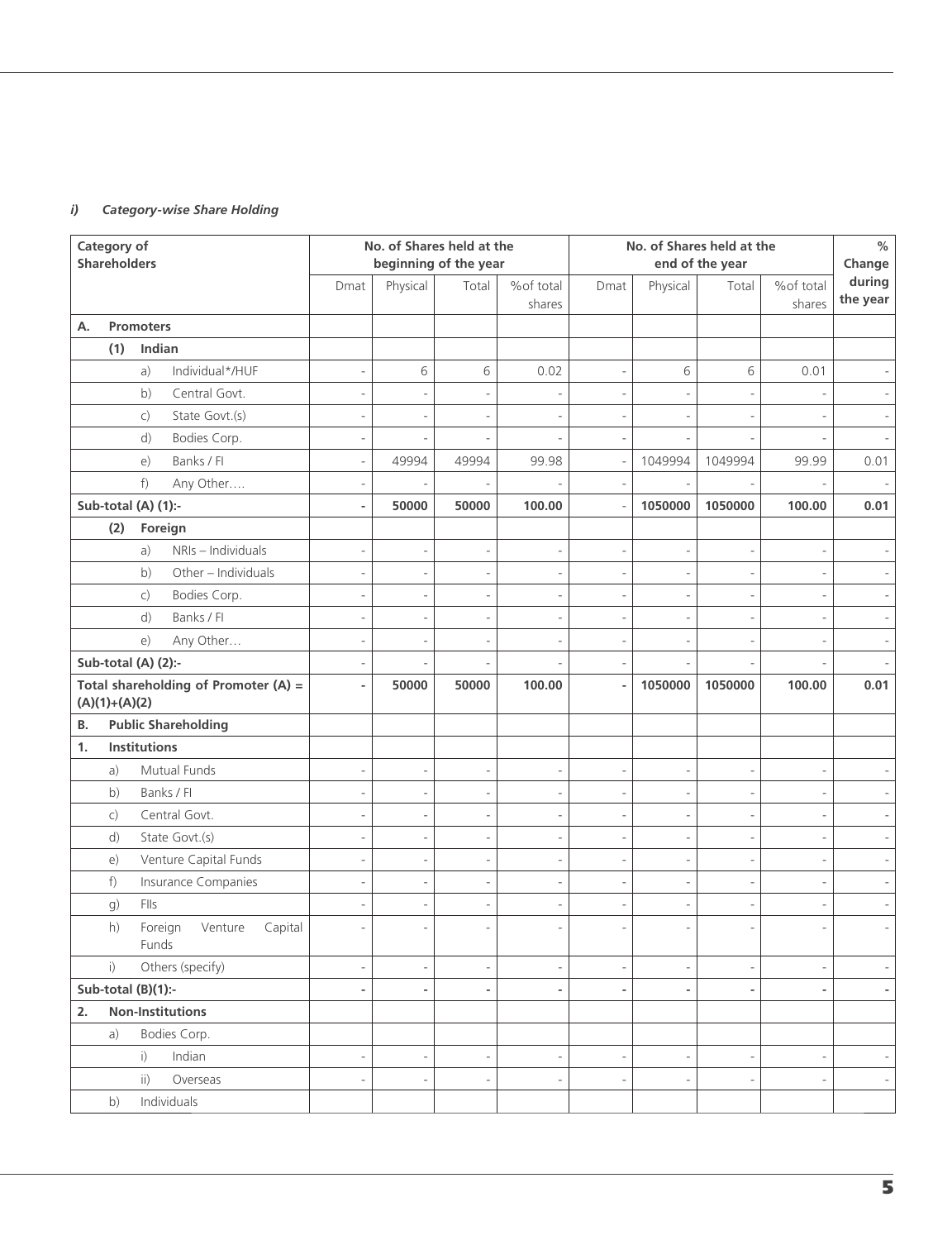| Category of<br><b>Shareholders</b>                                                                      | No. of Shares held at the<br>beginning of the year |                          |       | No. of Shares held at the<br>end of the year |      |          |        | $\%$<br>Change           |                    |
|---------------------------------------------------------------------------------------------------------|----------------------------------------------------|--------------------------|-------|----------------------------------------------|------|----------|--------|--------------------------|--------------------|
|                                                                                                         | Dmat                                               | Physical                 | Total | %of total<br>shares                          | Dmat | Physical | Total  | %of total<br>shares      | during<br>the year |
| $\mathsf{i}$<br>Individual shareholders<br>holding nominal share<br>capital upto ` 1 lakh               |                                                    |                          |       |                                              |      |          |        |                          |                    |
| $\overline{ii}$<br>Individual shareholders<br>holding nominal share<br>capital in excess of ` 1<br>lakh |                                                    |                          |       |                                              |      |          |        |                          |                    |
| Others (specify)<br>$\mathsf{C}$                                                                        | $\overline{\phantom{a}}$                           | ٠                        |       | $\overline{\phantom{a}}$                     | ٠    | ۰        |        |                          |                    |
| Sub-total $(B)(2)$ :-                                                                                   | $\overline{\phantom{a}}$                           | $\overline{\phantom{a}}$ |       | $\overline{\phantom{a}}$                     | ۰    | -        |        | $\overline{\phantom{a}}$ |                    |
| <b>Total Public Shareholding</b><br>$(B)=(B)(1)+(B)(2)$                                                 |                                                    |                          |       |                                              |      |          |        |                          |                    |
| Shares held by Custodian for<br>C.<br><b>GDRs &amp; ADRs</b>                                            | $\overline{\phantom{a}}$                           |                          |       |                                              |      |          |        |                          |                    |
| Grand Total (A+B+C)                                                                                     | $\overline{a}$                                     | 50000                    | 50000 | 100.00                                       |      | 1050000  | 105000 | 100.00                   | 0.01               |

\*Individuals are nominees of Kotak Mahindra Bank Ltd. and they do not hold any beneficial interest in the shares.

<u> 1989 - Johann Stoff, fransk politik (d. 1989)</u>

### *(ii) Shareholding of Promoters*

| <b>SI</b><br>No. | <b>Shareholder's Name</b>                       | Shareholding at the beginning<br>of the year |                                                  |                                                           |                         | Shareholding at the<br>end of the year           |                                                           |                                                    |
|------------------|-------------------------------------------------|----------------------------------------------|--------------------------------------------------|-----------------------------------------------------------|-------------------------|--------------------------------------------------|-----------------------------------------------------------|----------------------------------------------------|
|                  |                                                 | No. of<br><b>Shares</b>                      | % of Total<br><b>Shares</b><br>of the<br>company | % of Shares<br>Pledged /<br>encumbered<br>to total shares | No. of<br><b>Shares</b> | % of total<br><b>Shares</b><br>of the<br>company | % of Shares<br>Pledged /<br>encumbered<br>to total shares | % change<br>in share<br>holding during<br>the year |
|                  | Kotak Mahindra Bank Limited<br>and its nominees | 50000                                        | 100.00                                           | $\overline{\phantom{a}}$                                  | 1050000                 | 100.00                                           |                                                           |                                                    |
|                  | <b>Total</b>                                    | 50000                                        | 100.00                                           | ٠                                                         | 1050000                 | 100.00                                           | ٠                                                         |                                                    |

#### *(iii) Change in Promoters' Shareholding (please specify, if there is no change)*

| SI. | No. |                                                                                                                                                                                                                                                |               | Shareholding at the<br>beginning of the year | <b>Cumulative Shareholding</b><br>during the year |                                        |  |
|-----|-----|------------------------------------------------------------------------------------------------------------------------------------------------------------------------------------------------------------------------------------------------|---------------|----------------------------------------------|---------------------------------------------------|----------------------------------------|--|
|     |     |                                                                                                                                                                                                                                                | No. of shares | % of total<br>shares of the<br>company       | No. of shares                                     | % of total<br>shares of the<br>company |  |
|     |     | At the beginning of the year                                                                                                                                                                                                                   | 50000         | 100.00                                       |                                                   |                                        |  |
|     |     | Date wise Increase /Decrease in Promoters Shareholding during the year<br>specifying the reasons for increase /decrease (e.g. allotment /transfer /<br>bonus/ sweat equity etc.):<br>March 31, 2015 - Rights Issue allotment of 1000000 shares | 1000000       |                                              | 1050000                                           | 100.00                                 |  |
|     |     | At the End of the year                                                                                                                                                                                                                         | 1050000       | 100.00                                       | 1050000                                           | 100.00                                 |  |

*(iv) Shareholding Pattern of top ten Shareholders (other than Directors, Promoters and Holders of GDRs and ADRs):*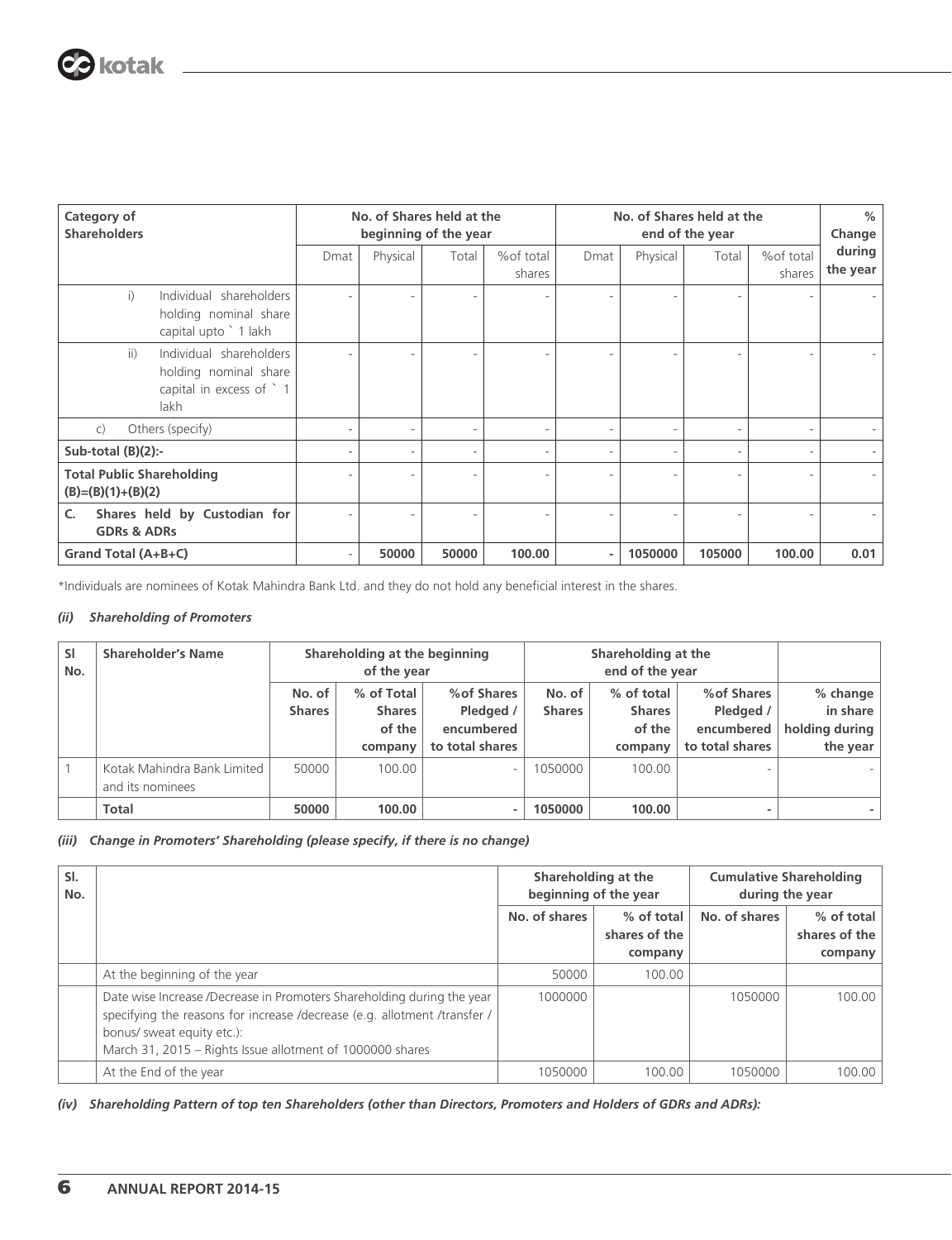| SI.<br>No. | For Each of the Top 10 Shareholders                                                    | Shareholding at the<br>beginning of the year |                                        | <b>Cumulative Shareholding</b><br>during the year |                                        |  |
|------------|----------------------------------------------------------------------------------------|----------------------------------------------|----------------------------------------|---------------------------------------------------|----------------------------------------|--|
|            |                                                                                        | No. of shares                                | % of total<br>shares of the<br>company | No. of shares                                     | % of total<br>shares of the<br>company |  |
|            | At the beginning of the year                                                           |                                              |                                        |                                                   |                                        |  |
|            |                                                                                        |                                              |                                        |                                                   |                                        |  |
|            | Date wise Increase /Decrease in Promoters Shareholding during the year                 |                                              |                                        |                                                   |                                        |  |
|            | specifying the reasons for increase /decrease (e.g. allotment /transfer /              |                                              |                                        |                                                   |                                        |  |
|            | bonus/ sweat equity etc.):                                                             |                                              |                                        |                                                   |                                        |  |
|            | At the End of the year (or on the date of separation, if<br>Separated during the year) |                                              |                                        |                                                   |                                        |  |

### *(v) Shareholding of Directors and Key Managerial Personnel:*

| SI.<br>No. | For Each of the Directors and KMP                                                                                                                                                 | Shareholding at the<br>beginning of the year            |  | <b>Cumulative Shareholding</b><br>during the year |                                          |
|------------|-----------------------------------------------------------------------------------------------------------------------------------------------------------------------------------|---------------------------------------------------------|--|---------------------------------------------------|------------------------------------------|
|            |                                                                                                                                                                                   | No. of shares<br>% of total<br>shares of the<br>company |  | No. of shares                                     | $%$ of total<br>shares of the<br>company |
|            | At the beginning of the year                                                                                                                                                      | $1 *$                                                   |  |                                                   |                                          |
|            | Date wise Increase /Decrease in Promoters Shareholding during the year<br>specifying the reasons for increase /decrease (e.g. allotment /transfer /<br>bonus/ sweat equity etc.): |                                                         |  |                                                   |                                          |
|            | At the End of the year                                                                                                                                                            | $1 *$                                                   |  |                                                   |                                          |

\*1 share is held by a Director as a nominee of Kotak Mahindra Bank Ltd. and he has no beneficial interest in the share.

#### **V. INDEBTEDNESS**

#### **Indebtedness of the Company including interest outstanding/accrued but not due for payment**

|                                                     | <b>Secured Loans</b> | <b>Unsecured Loans</b> | <b>Deposits</b> | Total        |
|-----------------------------------------------------|----------------------|------------------------|-----------------|--------------|
|                                                     | excluding deposits   |                        |                 | Indebtedness |
| Indebtedness at the beginning of the financial year |                      |                        |                 |              |
| i)<br>Principal Amount                              |                      |                        | -               |              |
| $\mathsf{ii}$<br>Interest due but not paid          |                      |                        |                 |              |
| iii)<br>Interest accrued but not due                |                      |                        | ٠               |              |
| Total (i+ii+iii)                                    |                      |                        | ۰               |              |
| Change in Indebtedness during the financial year    |                      |                        |                 |              |
| Addition<br>$\bullet$                               |                      |                        | ۰               |              |
| Reduction<br>$\bullet$                              |                      |                        |                 |              |
| <b>Net Change</b>                                   |                      |                        |                 |              |
| Indebtedness at the end of the financial year       |                      |                        |                 |              |
| $\mathsf{i}$<br>Principal Amount                    |                      |                        |                 |              |
| ii)<br>Interest due but not paid                    |                      |                        |                 |              |
| iii)<br>Interest accrued but not due                |                      |                        | ۰               |              |
| Total (i+ii+iii)                                    |                      |                        |                 |              |

**VI. REMUNERATION OF DIRECTORS AND KEY MANAGERIAL PERSONNEL**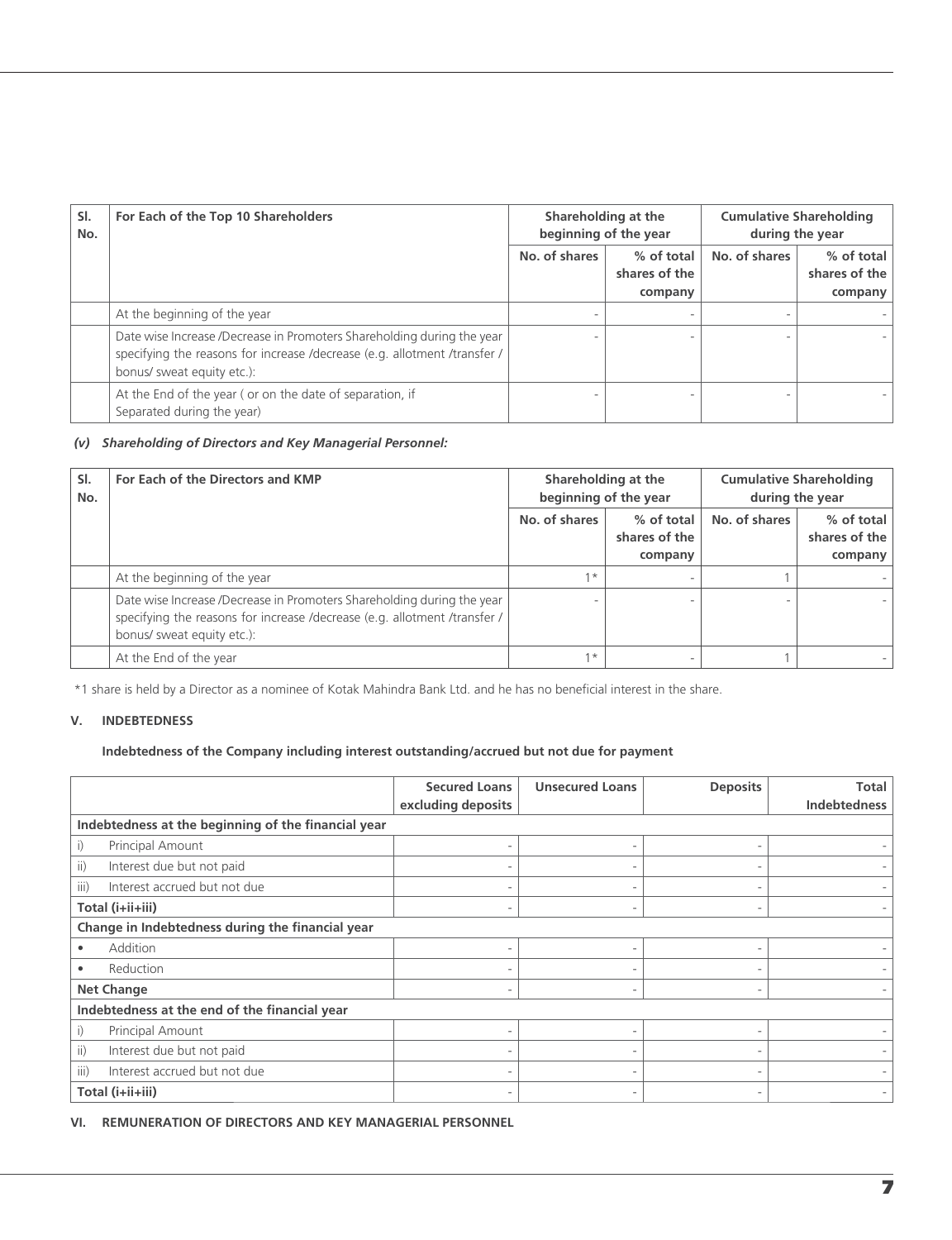| SI. | <b>Particulars of Remuneration</b>                                                     |                              | Name of MD/WTD/Manager   |                |        |
|-----|----------------------------------------------------------------------------------------|------------------------------|--------------------------|----------------|--------|
| No. |                                                                                        | <b>MD</b>                    | <b>WTD</b>               | <b>Manager</b> | Amount |
| 1.  | Gross salary                                                                           | ٠                            | $\overline{\phantom{a}}$ |                |        |
|     | Salary as per provisions contained in section 17(1) of the Income-tax Act, 1961<br>(a) | $\overline{\phantom{0}}$     | $\overline{\phantom{a}}$ |                |        |
|     | Value of perquisites u/s 17(2) Income-tax Act, 1961<br>(b)                             | ٠                            | $\overline{\phantom{a}}$ |                |        |
|     | Profits in lieu of salary under section 17(3) Income-tax Act, 1961<br>(c)              | ۰                            | $\overline{\phantom{a}}$ |                |        |
| 2.  | Stock Option                                                                           | ٠                            | $\overline{\phantom{a}}$ |                |        |
| 3.  | Sweat Equity                                                                           | ٠                            | $\overline{\phantom{a}}$ |                | -      |
| 4.  | Commission                                                                             | ٠                            | $\overline{\phantom{a}}$ |                |        |
|     | - as % of profit                                                                       | $\qquad \qquad \blacksquare$ | $\overline{\phantom{a}}$ |                |        |
|     | - others, specify                                                                      | ٠                            | $\overline{\phantom{a}}$ |                | -      |
| 5.  | Others, please specify                                                                 | ٠                            | $\overline{\phantom{a}}$ |                | -      |
|     | Total (A)                                                                              | ۰                            | $\overline{\phantom{a}}$ |                |        |
|     | Ceiling as per the Act                                                                 | ٠                            | $\overline{\phantom{a}}$ |                |        |

### *A. Remuneration to Managing Director, Whole-time Directors and/or Manager:*

The Company did not have any Director in the employment of the Company during the period ended March 31, 2015.

#### *B. Remuneration to other directors:*

| SI. | <b>Particulars of Remuneration</b>             |                          | <b>Name of Directors</b> |                 |        |
|-----|------------------------------------------------|--------------------------|--------------------------|-----------------|--------|
| No. |                                                | <b>Director</b>          | <b>Director</b>          | <b>Director</b> | Amount |
| 3.  | Independent Directors                          |                          |                          |                 |        |
|     | • Fee for attending board / committee meetings | $\overline{\phantom{a}}$ | ۰                        |                 |        |
|     | • Commission                                   | ۰                        | ۰                        |                 |        |
|     | • Others, please specify                       | $\overline{\phantom{a}}$ | ۰                        |                 |        |
|     | Total $(1)$                                    | $\overline{\phantom{a}}$ | $\overline{a}$           |                 |        |
| 4.  | Other Non-Executive Directors                  |                          |                          |                 |        |
|     | • Fee for attending board / committee meetings | ٠                        | ٠                        |                 |        |
|     | • Commission                                   | $\overline{\phantom{a}}$ | ۰                        |                 |        |
|     | · Others, please specify                       | ۰                        | ۰                        |                 |        |
|     | Total $(2)$                                    | ۰                        | ۰                        |                 |        |
|     | Total $(B)=(1+2)$                              | $\overline{\phantom{a}}$ | ۰                        |                 |        |
|     | Total Managerial Remuneration                  | $\overline{\phantom{a}}$ | ۰                        |                 |        |
|     | Overall Ceiling as per the Act                 | ۰                        | $\overline{\phantom{a}}$ |                 | ۰      |

*C. REMUNERATION TO KEY MANAGERIAL PERSONNEL OTHER THAN MD/MANAGER/WTD*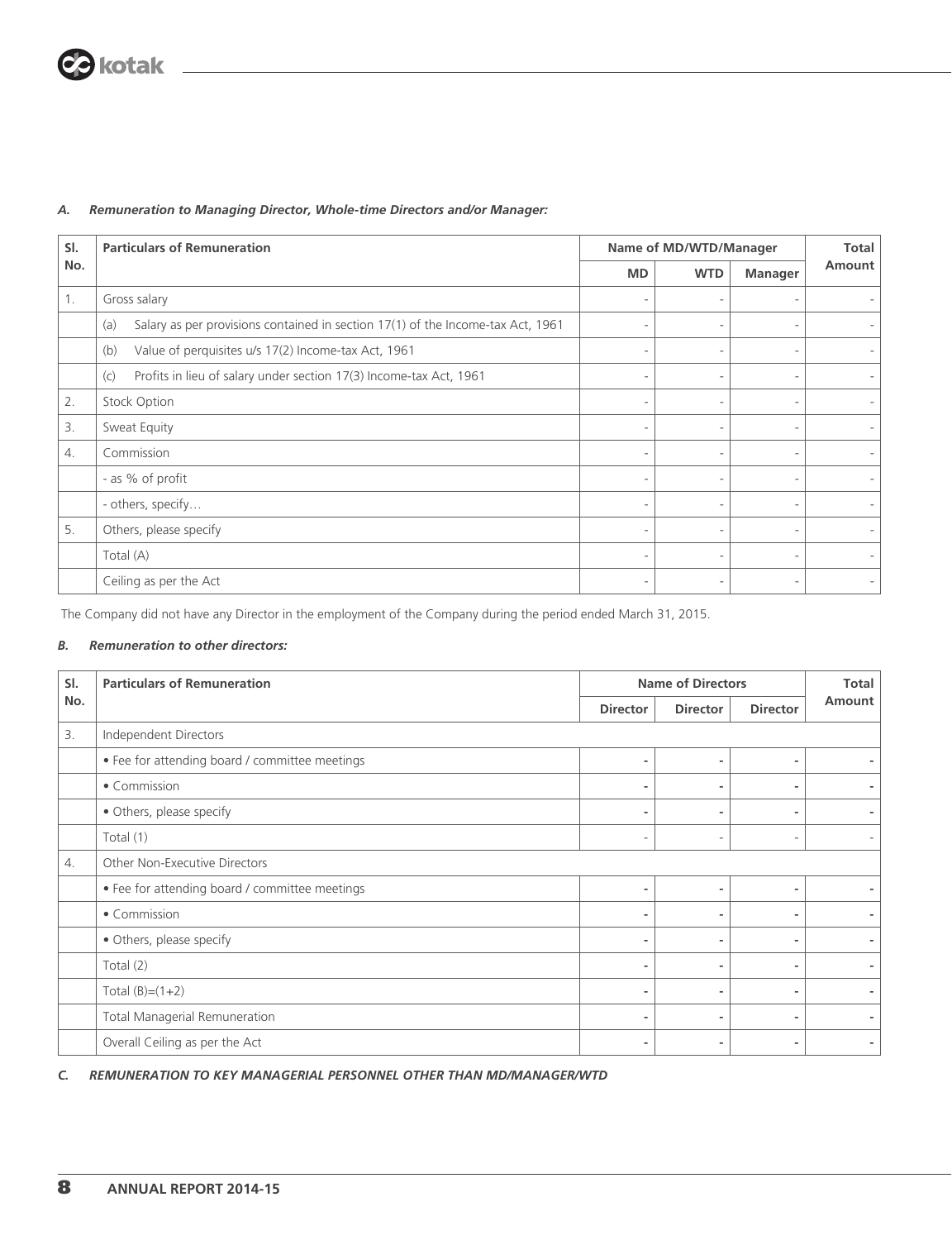| SI.            | <b>Particulars of Remuneration</b>                                                     | <b>Key Managerial Personnel</b> |                          |                          |       |
|----------------|----------------------------------------------------------------------------------------|---------------------------------|--------------------------|--------------------------|-------|
| no.            |                                                                                        | <b>CEO</b>                      | Company                  | <b>CFO</b>               | Total |
|                |                                                                                        |                                 | Secretary                |                          |       |
| 1 <sub>1</sub> | Gross salary                                                                           |                                 |                          |                          |       |
|                | Salary as per provisions contained in section 17(1) of the Income-tax Act, 1961<br>(a) | ۰                               |                          |                          |       |
|                | Value of perquisites u/s 17(2) Income-tax Act, 1961<br>(b)                             | ۰                               |                          |                          |       |
|                | Profits in lieu of salary under section 17(3) Income-tax Act, 1961<br>(c)              | ۰                               |                          |                          |       |
| 2.             | <b>Stock Option</b>                                                                    | ۰                               |                          |                          |       |
| 3.             | Sweat Equity                                                                           | ۰                               | $\overline{\phantom{a}}$ |                          |       |
| 4.             | Commission                                                                             |                                 |                          |                          |       |
|                | - as % of profit                                                                       | ۰                               |                          |                          |       |
|                | - others, specify                                                                      | ۰                               |                          |                          |       |
| 5.             | Others, please specify                                                                 | ۰                               | $\overline{\phantom{a}}$ | $\overline{\phantom{a}}$ |       |
|                | <b>Total</b>                                                                           | ۰                               | $\overline{\phantom{a}}$ |                          |       |

The Company did not have any Key Managerial Personnel in the employment of the Company during the period ended March 31, 2015.

### **VII. PENALTIES / PUNISHMENT/ COMPOUNDING OF OFFENCES:**

| <b>Type</b> |                                  | <b>Section of The</b><br><b>Companies Act</b> | <b>Brief Description</b> | <b>Details of Penalty</b><br>/ Punishment/<br>Compounding<br>fees imposed | Authority [RD /<br><b>NCLT/COURT]</b> | Appeal made, if<br>any<br>(give Details) |
|-------------|----------------------------------|-----------------------------------------------|--------------------------|---------------------------------------------------------------------------|---------------------------------------|------------------------------------------|
| А.          | <b>COMPANY</b>                   |                                               |                          |                                                                           |                                       |                                          |
|             | Penalty                          |                                               |                          | -                                                                         |                                       |                                          |
|             | Punishment                       |                                               |                          | ۰                                                                         |                                       |                                          |
|             | Compounding                      |                                               |                          | -                                                                         |                                       |                                          |
| <b>B.</b>   | <b>DIRECTORS</b>                 |                                               |                          |                                                                           |                                       |                                          |
|             | Penalty                          |                                               | ٠                        | ٠                                                                         |                                       |                                          |
|             | Punishment                       |                                               |                          | ٠                                                                         |                                       |                                          |
|             | Compounding                      | ٠                                             | ٠                        | ٠                                                                         |                                       |                                          |
| C.          | <b>OTHER OFFICERS IN DEFAULT</b> |                                               |                          |                                                                           |                                       |                                          |
|             | Penalty                          |                                               |                          |                                                                           |                                       |                                          |
|             | Punishment                       |                                               | ۰                        | $\overline{\phantom{a}}$                                                  |                                       |                                          |
|             | Compounding                      |                                               |                          |                                                                           |                                       |                                          |

**Form No. AOC-2**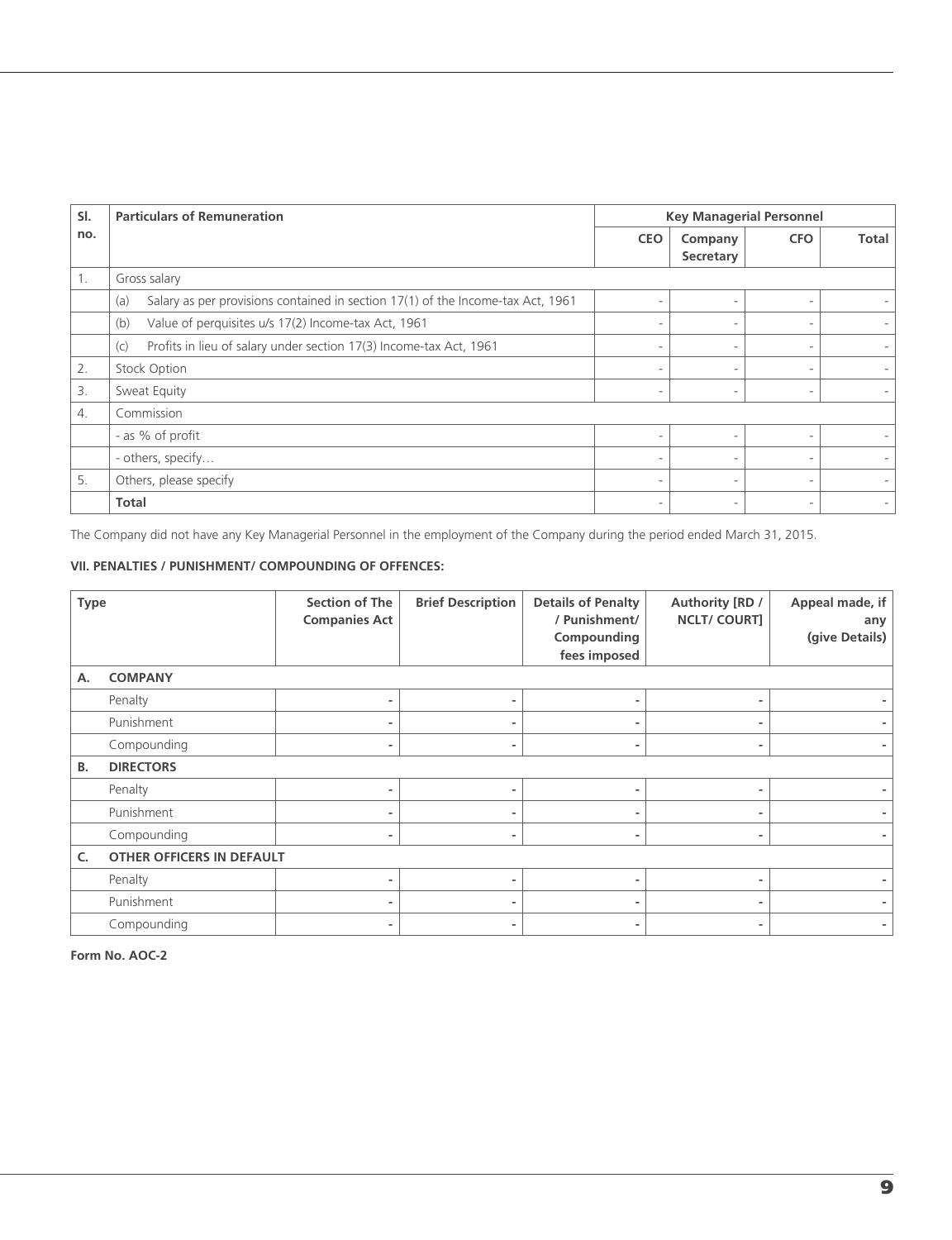(Pursuant to clause (h) of sub-section (3) of section 134 of the Act and Rule 8(2) of the Companies (Accounts) Rules, 2014)

#### **Form for disclosure of particulars of contracts/arrangements entered into by the company with related parties referred to in sub-section (1) of section 188 of the Companies Act, 2013 including certain arms length transactions under third proviso thereto**

1. Details of contracts or arrangements or transactions not at arm's length basis : NA

| (a) | Name(s) of the related party and nature of relationship                                                                | $\overline{\phantom{a}}$ |
|-----|------------------------------------------------------------------------------------------------------------------------|--------------------------|
| (b) | Nature of contracts/arrangements/ transactions                                                                         |                          |
| (C) | Duration of the contracts/ arrangements/transactions                                                                   |                          |
| (d) | Salient terms of the contracts or arrangements or transactions  <br>including the value, if any                        |                          |
| (e) | Justification for entering into such contracts or arrangements or<br>transactions                                      |                          |
| (f) | Date(s) of approval by the Board                                                                                       |                          |
| (g) | Amount paid as advances, if any:                                                                                       |                          |
| (h) | Date on which the special resolution was passed in general meeting as  <br>required under first proviso to section 188 |                          |

2. Details of material contracts or arrangement or transactions at arm's length basis

| (a) | Name(s) of the related party and nature of relationship                                       | Kotak Mahindra Bank Limited<br><b>Holding Company</b>   |
|-----|-----------------------------------------------------------------------------------------------|---------------------------------------------------------|
| (b) | Nature of contracts/arrangements/ transactions                                                | Reimbursement of Expenses/Issue of Equity Share Capital |
| (c) | Duration of the contracts / arrangements/transactions                                         |                                                         |
| (d) | Salient terms of the contracts or arrangements or transactions<br>including the value, if any | INR 26,13,670/INR 1,05,00,000                           |
| (e) | Date(s) of approval by the Board, if any                                                      |                                                         |
| (f) | Amount paid as advances, if any:                                                              |                                                         |

**Director Director**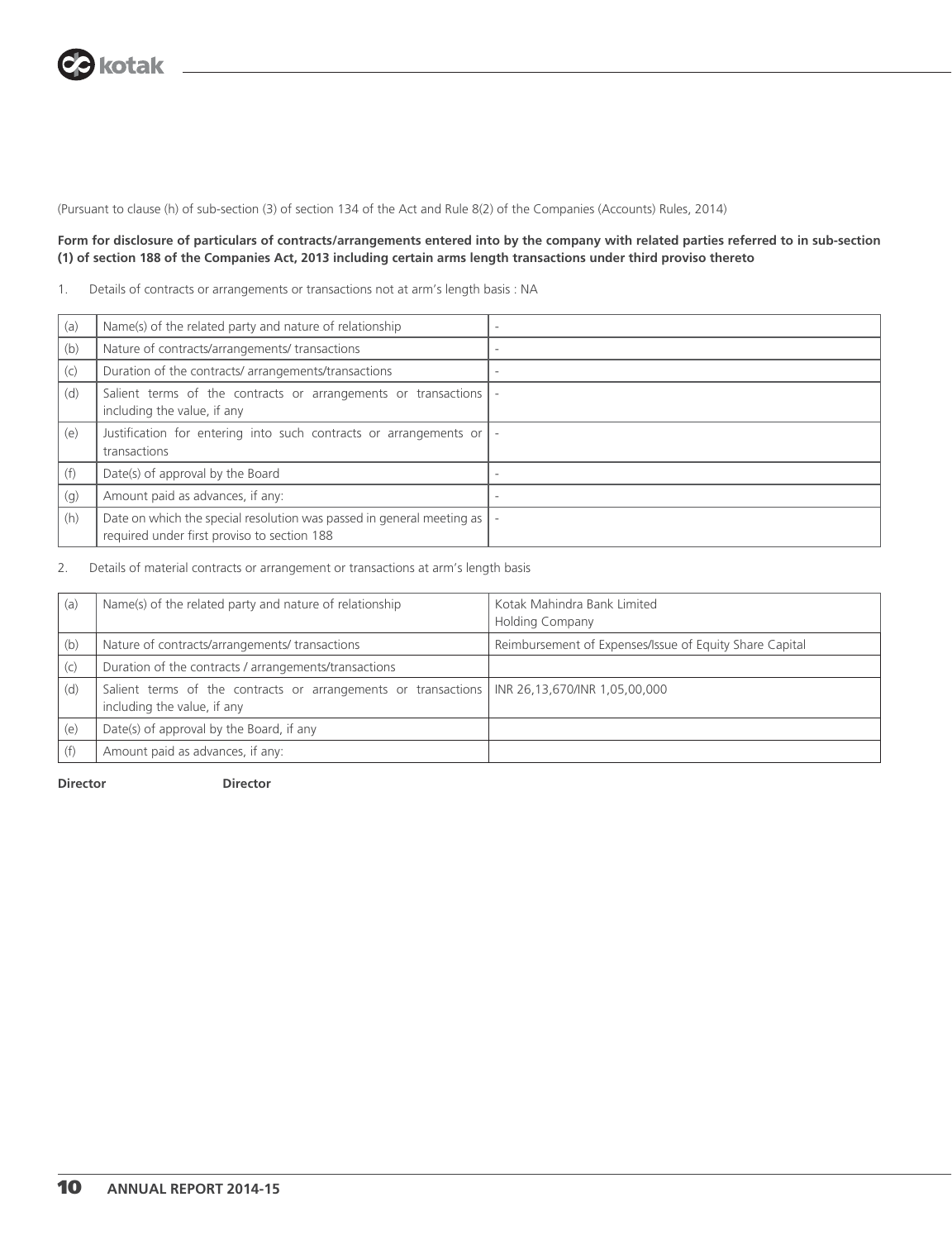# **Independent Auditors' Report**

**For K. S. Aiyar & Co. For V.C.Shah & Co. Chartered Accountants Chartered Accountants** #F-7, Laxmi Mills, Rajgir Chambers, 3rd Floor, Shakti Mills Lane, (Off Dr F. Moses Rd) 12-14, Shahid Bhagatsingh Road,

### **TO THE MEMBERS OF KOTAK MAHINDRA GENERAL INSURANCE LIMITED**

#### **Report on the Financial Statements**

We have audited the accompanying financial statements of Kotak Mahindra General Insurance Limited (the "Company"), which comprise the Balance Sheet as at 31st March, 2015, the Statement of Profit and Loss, the Cash Flow Statement for the period then ended and a summary of the significant accounting policies and other explanatory information.

#### **Management's Responsibility for the Financial Statements**

The Company's Board of Directors is responsible for the matters stated in Section 134(5) of the Companies Act, 2013 ('the Act") with respect to the preparation of these financial statements to give a true and fair view of the financial position, financial performance and cash flows of the Company in accordance with the accounting principles generally accepted in India, including the Accounting Standards specified under section 133 of the Act, read with Rule 7 of the Companies (Accounts) Rules, 2014. This responsibility also includes maintenance of adequate accounting records in accordance with the provisions of the Act for safeguarding the assets of the Company and for preventing and detecting frauds and other irregularities; selection and application of appropriate accounting policies; making judgments and estimates that are reasonable and prudent; and design, implementation and maintenance of adequate internal financial controls, that were operating effectively for ensuring the accuracy and completeness of the accounting records, relevant to the preparation and presentation of the financial statements that give a true and fair view and are free from material misstatement, whether due to fraud or error.

#### **Auditors' Responsibility**

Our responsibility is to express an opinion on these financial statements based on our audit.

We have taken into account the provisions of the Act and the Rules made thereunder including the accounting and auditing standards and matters which are required to be included in the audit report.

We conducted our audit in accordance with the Standards on Auditing specified under Section 143(10) of the Act. Those Standards require that we comply with ethical requirements and plan and perform the audit to obtain reasonable assurance about whether the financial statements are free from material misstatement.

An audit involves performing procedures to obtain audit evidence about the amounts and the disclosures in the financial statements. The procedures selected depend on the auditor's judgment, including the assessment of the risks of material misstatement of the financial statements, whether due to fraud or error. In making those risk assessments, the auditor considers internal financial control relevant to the Company's preparation of the financial statements that give a true and fair view, in order to design audit procedures that are appropriate in the circumstances, but not for the purpose of expressing an opinion on whether the Company has in place an adequate internal financial controls system over financial reporting and the operating effectiveness of such controls. An audit also includes evaluating the appropriateness of the accounting policies used and the reasonableness of the accounting estimates made by the Company's Directors, as well as evaluating the overall presentation of the financial statements.

We believe that the audit evidence we have obtained is sufficient and appropriate to provide a basis for our audit opinion on the financial statements.

#### **Opinion**

In our opinion and to the best of our information and according to the explanations given to us, the aforesaid financial statements give the information required by the Act in the manner so required and give a true and fair view in conformity with the accounting principles generally accepted in India, of the state of affairs of the Company as at 31st March, 2015, and its loss and its cash flows for the period ended on that date.

#### **Report on Other Legal and Regulatory Requirements**

As required by 'the Companies (Auditor's Report) Order, 2015', issued by the Central Government of India in terms of sub-section (11) of section 143 of the Act (hereinafter referred to as the "Order"), and on the basis of such checks of the books and records of the Company as we considered appropriate

Mahalaxmi, Mumbai- 400 011 Opp. Old Custom House, Mumbai – 400 001 Tel: 91 22 2493 2502 www.KSAiyar.com Tel: 91 22 4344 0123 www.vcshah.com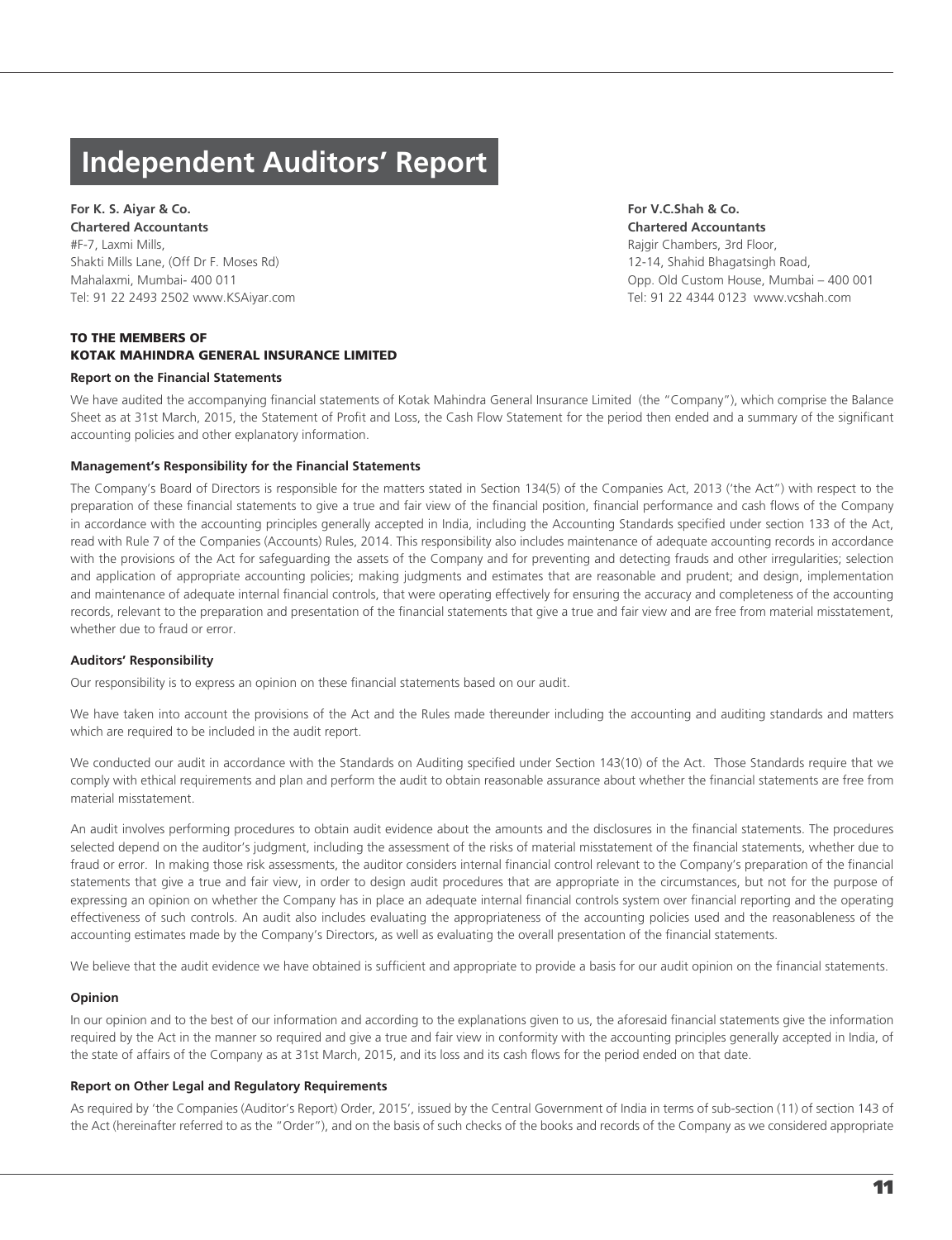

and according to the information and explanations given to us, we give in the Annexure a statement on the matters specified in paragraphs 3 and 4 of the Order.

As required by Section 143(3) of the Act, we report that:

- (a) We have sought and obtained all the information and explanations which to the best of our knowledge and belief were necessary for the purpose of our audit.
- (b) In our opinion, proper books of account as required by law have been kept by the Company so far as it appears from our examination of those books.
- (c) The Balance Sheet, the Statement of Profit and Loss, and the Cash Flow Statement dealt with by this Report are in agreement with the books of account.
- (d) In our opinion, the aforesaid financial statements comply with the Accounting Standards specified under Section 133 of the Act, read with Rule 7 of the Companies (Accounts) Rules, 2014.
- (e) On the basis of written representations received from the directors as on 31st March, 2015 taken on record by the Board of Directors, none of the directors is disqualified as on 31st March, 2015, from being appointed as a director in terms of Section 164(2) of the Act.
- (f) With respect to the other matters to be included in the Auditor's Report in accordance with Rule 11 of the Companies (Audit and Auditors) Rules, 2014, in our opinion and to the best of our information and according to the explanations given to us:
	- i. The Company does not have any pending litigations which would impact its financial position
	- ii. The Company did not have any long-term contracts including derivative contracts for which there were any material foreseeable losses.
	- iii. There were no amounts which were required to be transferred to the Investor Education and Protection Fund by the Company.

**For K. S. Aiyar & Co. For V.C.Shah & Co. Chartered Accountants Chartered Accountants Firm Registration No.100186W Firm Registration No.109818W**

**Raghuvir M. Aiyar V.C.Shah** Partner Partner

Mumbai, 23rd April, 2015.

Membership No.: 38128 Membership No.: 10360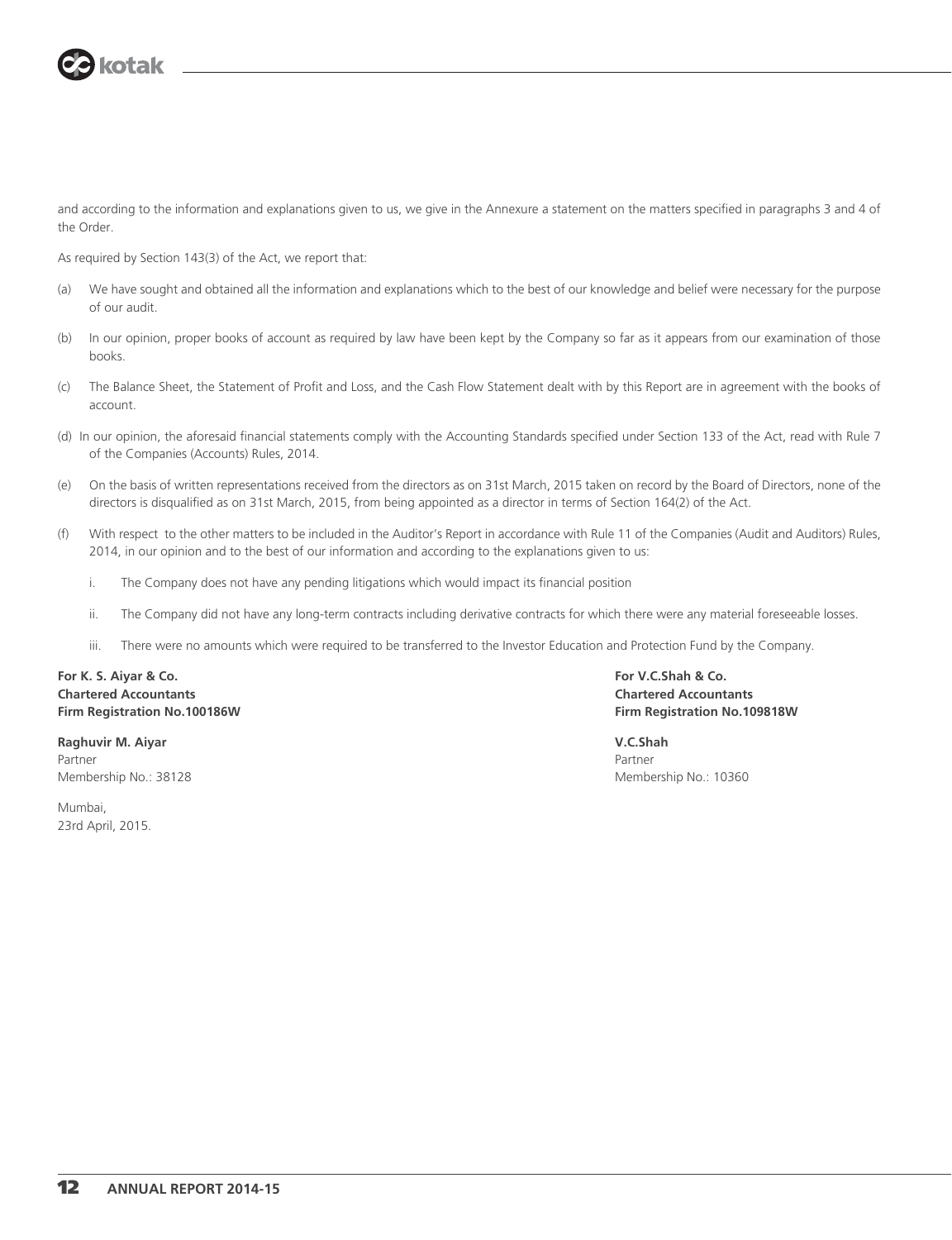# **Annexure to Independent Auditors' Report**

(Referred to in paragraph under 'Report on Other Legal and Regulatory Requirements' of our report of even date to the members of Kotak Mahindra General Insurance Limited for the period ended 31st March, 2015)

- i. The Company does not have any fixed assets during the period under audit. Hence, the provisions of sub-clauses (a) and (b) of clause (i) paragraph 3 of the Order, are not applicable.
- ii. The Company does not hold any inventory. Hence, the provisions of sub-clauses (a), (b) and (c) of clause (ii) paragraph 3 of the Order, are not applicable.
- iii. The Company has not granted any loans, secured or unsecured, to companies, firms or other parties covered in the register maintained under section 189 of the Act. Hence the provisions of sub-clauses (a) and (b) of clause (iii) of paragraph 3 of the Order are not applicable to the Company during the period under report.
- iv. In our opinion and according to the information and explanations given to us, there is an adequate internal control system commensurate with the size of the Company and the nature of its business with regard to sale of services rendered. During the course of our audit, we have not observed any continuing failure to correct major weaknesses in internal control systems.
- v. The Company has not accepted any deposits from the public within the meaning of Sections 73 to 76 of the Act and the rules framed there under.
- vi. The provisions of section 148 (1) of the Act, in respect of maintenance of cost records as may be prescribed by the Central Government, are not applicable to the Company.
- vii. (a) According to the information and explanations given to us and the records of the Company examined by us, in our opinion, the Company is regular in depositing the undisputed statutory dues including provident fund, employees' state insurance, income tax, sales tax, wealth tax, service tax, duty of customs, duty of excise, value added tax, cess and any other statutory dues, as applicable, with the appropriate authorities.
	- (b) According to the information and explanations given to us and the records of the Company examined by us, there are no dues of income-tax, sales-tax, wealth tax, service tax, duty of customs, duty of excise, value added tax or cess which have not been deposited on account of any dispute.
	- (c) According to the information and explanations given to us, company is not required to transfer any amount to investor education and protection fund in accordance with the relevant provisions of the Companies Act, 1956 (1 of 1956) and rules made thereunder.
- viii. The Company was incorporated on December 20, 2014. Hence, clause (viii) of paragraph 3 of the Order is not applicable to the Company during the period under report.
- ix. The Company does not have any borrowings from any financial institution or bank nor has it issued any debentures as at the balance sheet date. Hence, clause (ix) of paragraph 3 of the Order is not applicable to the Company during the period under report.
- x. According to the information and explanations given to us, the Company has not given any guarantee for loans taken by others from banks or financial institutions.
- xi. The Company has not availed of any term loans during the period. Hence, the provisions of clause (xi) of paragraph 3 of the Order are not applicable to the Company.
- xii. According to the information and explanations given to us, no fraud on or by the company has been noticed or reported during the period under report.

#### **For K. S. Aiyar & Co. For V.C.Shah & Co. Chartered Accountants Chartered Accountants Firm Registration No.100186W Firm Registration No.109818W**

**Raghuvir M. Aiyar V.C.Shah** Partner Partner Membership No.: 38128 Membership No.: 10360

Mumbai, 23rd April, 2015.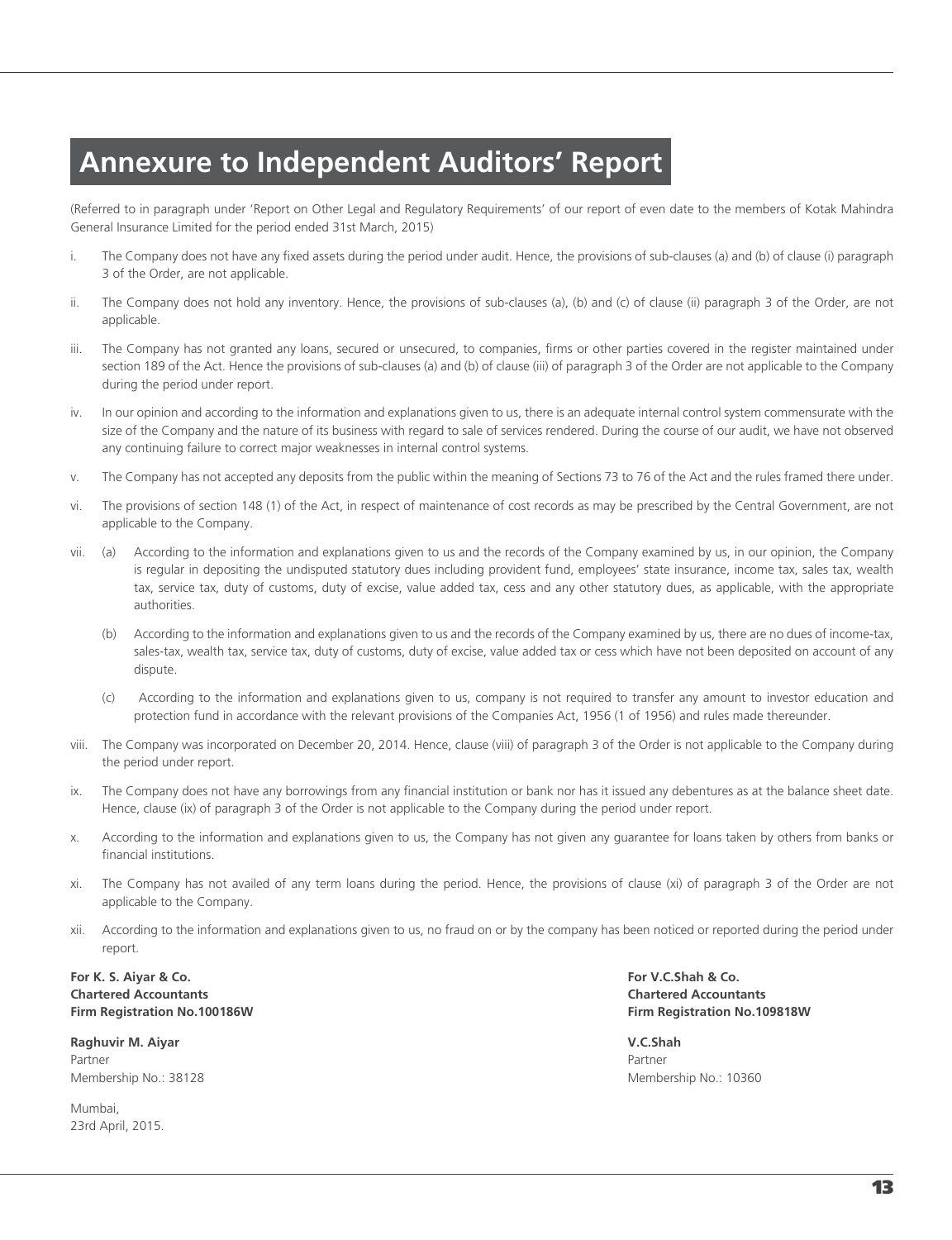

# **Balance Sheet** as at 31st March, 2015

|                                                    |                | As at<br>March 31, 2015 |
|----------------------------------------------------|----------------|-------------------------|
|                                                    | <b>Notes</b>   |                         |
| <b>EQUITY AND LIABILITIES</b>                      |                |                         |
|                                                    |                |                         |
| <b>Shareholders' Funds</b>                         |                |                         |
| Share Capital                                      | 4              | 1,05,00,000             |
| Reserves and Surplus                               | 5              | (26, 73, 725)           |
|                                                    |                |                         |
| <b>Current Liabilities</b>                         |                |                         |
| Other Current Liabilities                          | 6              | 28,04,064               |
|                                                    |                |                         |
| <b>TOTAL:</b>                                      |                | 1,06,30,339             |
| <b>Assets</b>                                      |                |                         |
|                                                    |                |                         |
| <b>Current Assets</b>                              |                |                         |
| Cash and Bank Balances                             | 7              | 1,04,99,938             |
| Short Term Loans and Advances                      | 8              | 1,30,401                |
|                                                    |                | 1,06,30,339             |
|                                                    |                |                         |
| <b>TOTAL:</b>                                      |                | 1,06,30,339             |
| See accompanying notes to the financial statements | $\overline{2}$ |                         |

#### **As per our report of even date**

| For K.S.Aiyar & Co.   | For V.C.Shah & Co     | For and on behalf of the Board of Directors |
|-----------------------|-----------------------|---------------------------------------------|
| Chartered Accountants | Chartered Accountants | of Kotak Mahindra General Insurance Limited |
| ICAI FRN : 109818W    | ICAI FRN : 100186W    |                                             |
|                       |                       |                                             |

**Raghuvir M. Aiyar V.C.Shah**  Partner Partner Partner Partner Director Director Director Director Director M. No :38128 M. No :10360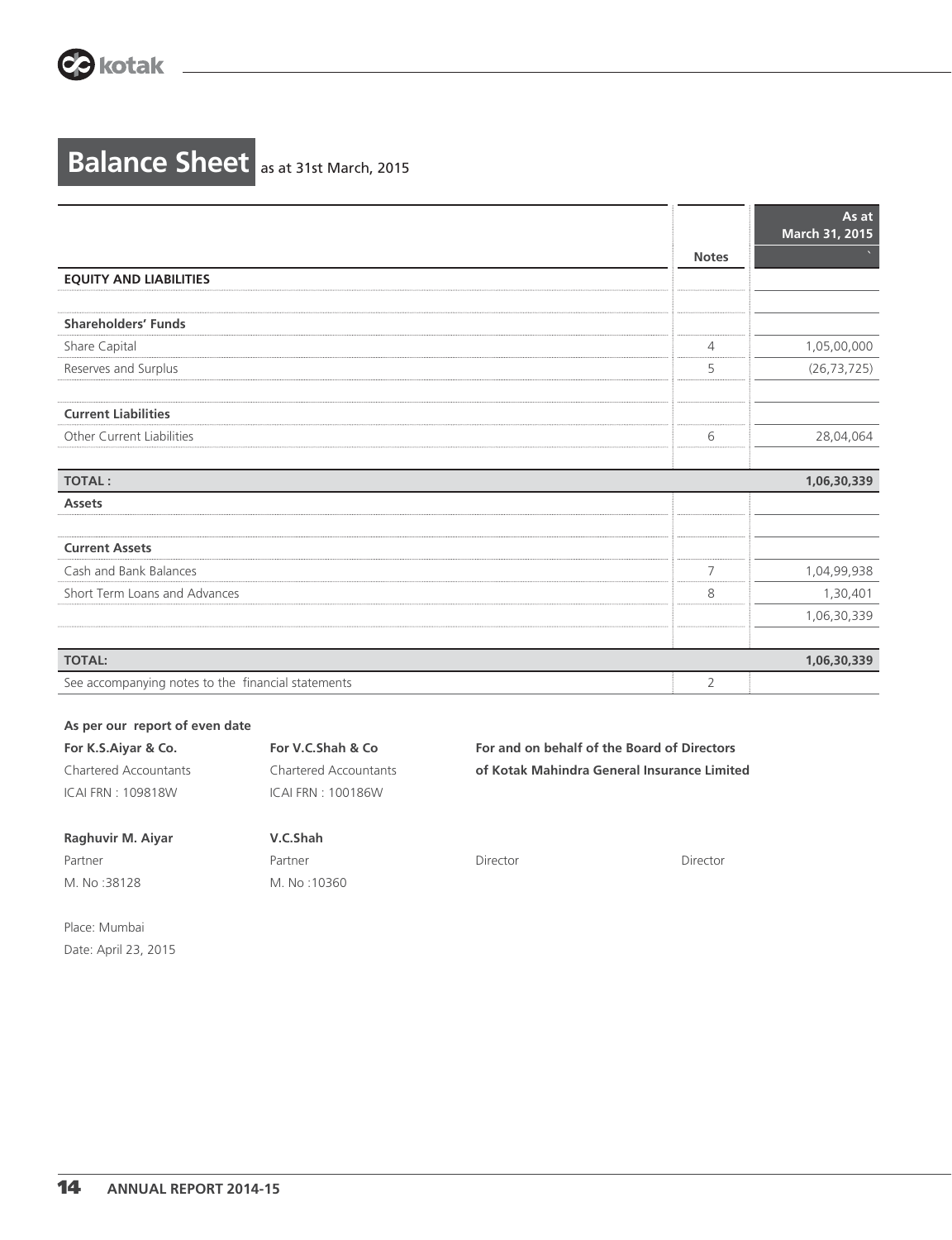# **Statement of Profit and loss** for the period ended March 31, 2015

|                                                    |              | For the period ended<br>March 31, 2015 |
|----------------------------------------------------|--------------|----------------------------------------|
|                                                    | <b>Notes</b> |                                        |
| <b>INCOME</b>                                      |              |                                        |
|                                                    |              |                                        |
| Revenue From Operations                            |              |                                        |
| Other Income                                       |              |                                        |
| <b>Total Revenue</b>                               |              |                                        |
|                                                    |              |                                        |
| <b>EXPENDITURE</b>                                 |              |                                        |
|                                                    |              |                                        |
| Other Expenses                                     | 9            | 26,73,725                              |
| <b>Total Expenses</b>                              |              | 26,73,725                              |
| Profit / (Loss) For The Period                     |              | (26, 73, 725)                          |
|                                                    |              |                                        |
| Earnings per equity share                          |              |                                        |
| <b>Basic and Diluted</b>                           | 12           | (51.46)                                |
|                                                    |              |                                        |
| See accompanying notes to the Financial Statements | 2            |                                        |

#### **As per our report of even date**

ICAI FRN : 109818W ICAI FRN : 100186W

M. No :38128 M. No :10360

**Raghuvir M. Aiyar V.C.Shah**  Partner Partner Partner Partner Director Director Director Director Director

For K.S.Aiyar & Co. **For V.C.Shah & Co For and on behalf of the Board of Directors** Chartered Accountants Chartered Accountants **of Kotak Mahindra General Insurance Limited**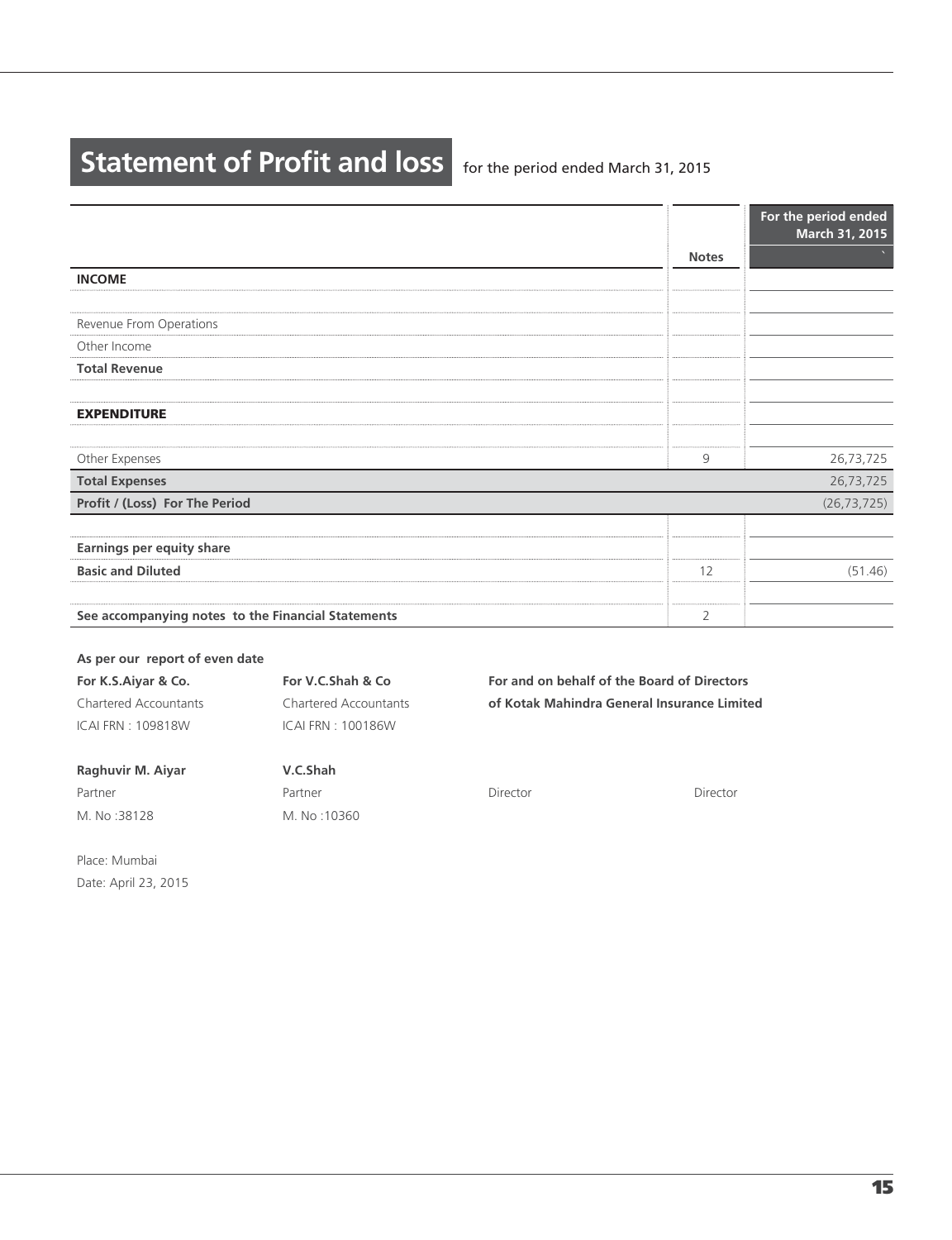

# **Cash Flow Statement** for the period ended 31st March 2015

| <b>PARTICULARS</b>                                           |          | For the period ended<br>March 31, 2015 |
|--------------------------------------------------------------|----------|----------------------------------------|
|                                                              | Schedule |                                        |
| Cash flow from operating activities                          |          |                                        |
| Net profit / (loss) before taxation                          |          | (26, 73, 725)                          |
| Adjustments for:                                             |          |                                        |
| Operating profit / (loss) before working capital changes     |          | (26, 73, 725)                          |
| Movement in working capital :                                |          |                                        |
| (Increase) / Decrease in Short Term Loans and Advances       |          | (1,30,401)                             |
| Increase / (Decrease) in Other Current Liabilities           |          | 28,04,064                              |
| Cash generated from/(used in) operations                     |          | (62)                                   |
| (Taxes paid) / refund received                               |          |                                        |
| Net cash generated from/(used in) operating activities (A)   |          | (62)                                   |
| Cash flow from investing activities:                         |          |                                        |
| Net cash generated from/(used in) investing activities (B)   |          |                                        |
| Cash flow from financing activities:                         |          |                                        |
| Increase /(Decrease) in Share Capital                        |          | 1,05,00,000                            |
| Net cash generated from / (used in) financing activities (C) |          | 1,05,00,000                            |
| Net Increase in Cash and Cash Equivalents (A)+(B)+(C)        |          | 1,04,99,938                            |
| Cash and cash equivalents at the beginning of the period     |          |                                        |
| Cash and cash equivalents at the end of the period           |          | 1,04,99,938                            |
| Notes:                                                       |          |                                        |
| Cash and cash equivalents comprise of                        |          |                                        |
| Cash in hand                                                 |          |                                        |
| Balances with scheduled banks                                |          | 1,04,99,938                            |
| <b>TOTAL</b>                                                 |          | 1,04,99,938                            |

2 The Cash Flow statement has been prepared under the 'Indirect Method' as set out in the Accounting Standard -3 on Cash Flow Statement specified under section 133 of the Companies Act, 2013, read with Rule 7 of the Companies (Accounts) Rules, 2014.

3 The Company has been incorporated on 20th Decemeber, 2014 accordingly comparative figures of the previous year are not given.

| As per our report of even date |                       |                                             |                                             |  |
|--------------------------------|-----------------------|---------------------------------------------|---------------------------------------------|--|
| For K.S.Aivar & Co.            | For V.C.Shah & Co.    | For and on behalf of the Board of Directors |                                             |  |
| <b>Chartered Accountants</b>   | Chartered Accountants |                                             | of Kotak Mahindra General Insurance Limited |  |
| ICAI FRN: 109818W              | ICAI FRN: 100186W     |                                             |                                             |  |
|                                |                       |                                             |                                             |  |
| Raghuvir M. Aiyar              | V.C.Shah              |                                             |                                             |  |
| Partner                        | Partner               | Director                                    | Director                                    |  |
| M. No:38128                    | M. No:10360           |                                             |                                             |  |
|                                |                       |                                             |                                             |  |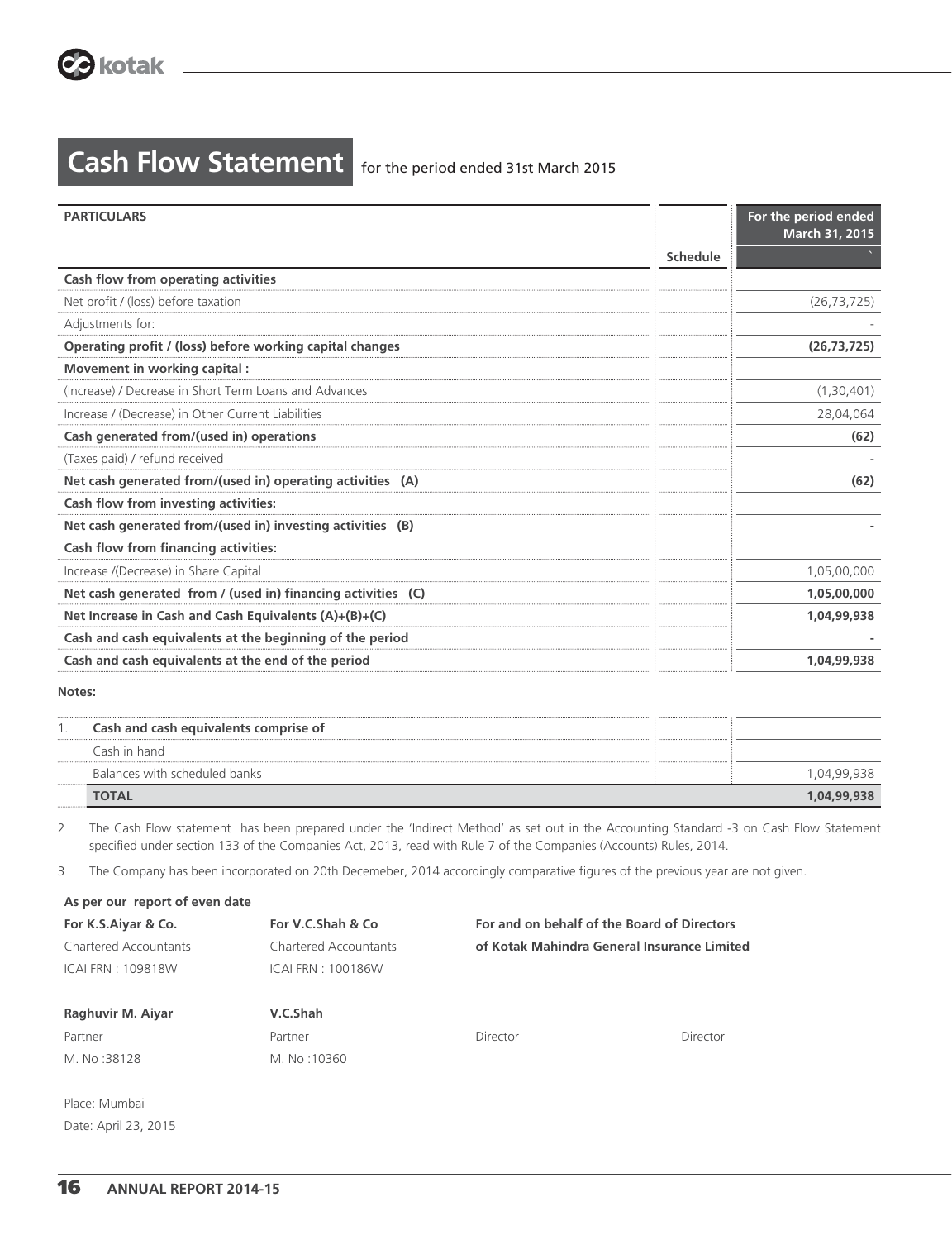#### **1. Corporate Information**

Kotak Mahindra General Insurance Limited ("the Company) was incorporated on December 20, 2014.

 The Company is in the process of applying for a license as a general insurance company with Insurance Regulatory and Development Authority of India (IRDAI). The Company has filed its R1 application with IRDAI on January 9, 2015.

#### **2. Basis of Accounting and Preparation of Financial Statements**

#### **a. Basis of preparation**

 The financial statements of the Company have been prepared in accordance with the Generally Accepted Accounting Principles in India (Indian GAAP) to comply with the Accounting Standards specified under Section 133 of the Companies Act, 2013, read with Rule 7 of the Companies (Accounts) Rules, 2014 and the relevant provisions of the Companies Act, 2013 ("the 2013 Act") / Companies Act, 1956 ("the 1956 Act"), as applicable. The financial statements have been prepared on accrual basis under the historical cost convention.

#### **b. Use of estimates**

 The preparation of financial statements in conformity with generally accepted accounting principles requires the management to make estimates and assumptions that affect the reported amounts of assets and liabilities and disclosure of contingent liabilities as at the date of the financial statements and the reported income and expenses during the reporting period. The management believes that the estimates used in preparation of the financial statements are prudent and reasonable. Actual results could differ from these estimates.

#### **3. Significant Accounting Policies**

#### **a. Earnings Per Share**

 Basic earnings per share are calculated by dividing the net profit or loss for the period attributable to equity shareholder (after deducting preference dividends and attributable taxes) by the weighted average number of equity shares outstanding during the period. The weighted average number of equity shares outstanding during the period is adjusted for events of bonus issue; bonus elements in a rights issue to existing shareholders; shares split and reverse share split (consolidation of shares).

 For the purpose of calculating diluted earnings per share, the net profit or loss for the period attributable to equity shareholders and the weighted average number of shares outstanding during the period are adjusted for the effects of all dilutive potential equity shares.

#### **b. Provisions, Contingent Liabilities and Contingent Assets**

 A provision involving substantial degree of estimation in measurement are recognised when there is recognised when the Company has a present obligation as a result of past event and it is probable that there will be an outflow an outflow of resources will be required to settle the obligation, in respect of which a reliable estimate can be made. Provisions are not discounted to its present value and are determined based on best estimate required to settle the obligation at the balance sheet date. These are reviewed at each balance sheet date and adjusted to reflect the current best estimates. Contingent liabilities are not recognised but disclosed in the notes. Contingent assets are neither recognised nor disclosed in financial statements.

#### **c. Taxes on Income**

 The Income Tax expense comprises Current tax and Deferred tax. Current tax is measured at the amount expected to be paid in respect of taxable income for the year in accordance with the Income tax Act, 1961. Deferred tax adjustments comprises of changes in the deferred tax assets and liabilities. Deferred tax assets and liabilities are recognised for the future tax consequences of timing differences being the difference between taxable income and accounting income that originates in one period and are capable of reversal in one or more subsequent periods.

 Deferred tax assets on account of timing differences are recognised only to the extent that there is reasonable certainty that sufficient future taxable income will be available against which such deferred tax assets can be realised. Deferred tax assets and liabilities are measured using tax rates and tax laws that have been enacted or substantially enacted before the balance sheet date. Changes in deferred tax assets / liabilities on account of changes in enacted tax rates are given effect to in the statement of profit and loss in the period of change. The carrying amount of deferred tax assets are reviewed at each balance sheet date. The company writes down the carrying amount of a deferred tax asset to the extent that it is no longer reasonably certain or virtually certain, as the case may be, that sufficient future taxable income will be available against which the deferred tax asset can be realised.

#### **d. Preliminary Expenses**

Preliminary expenses are charged to the statement of profit and loss in the period in which they are incurred.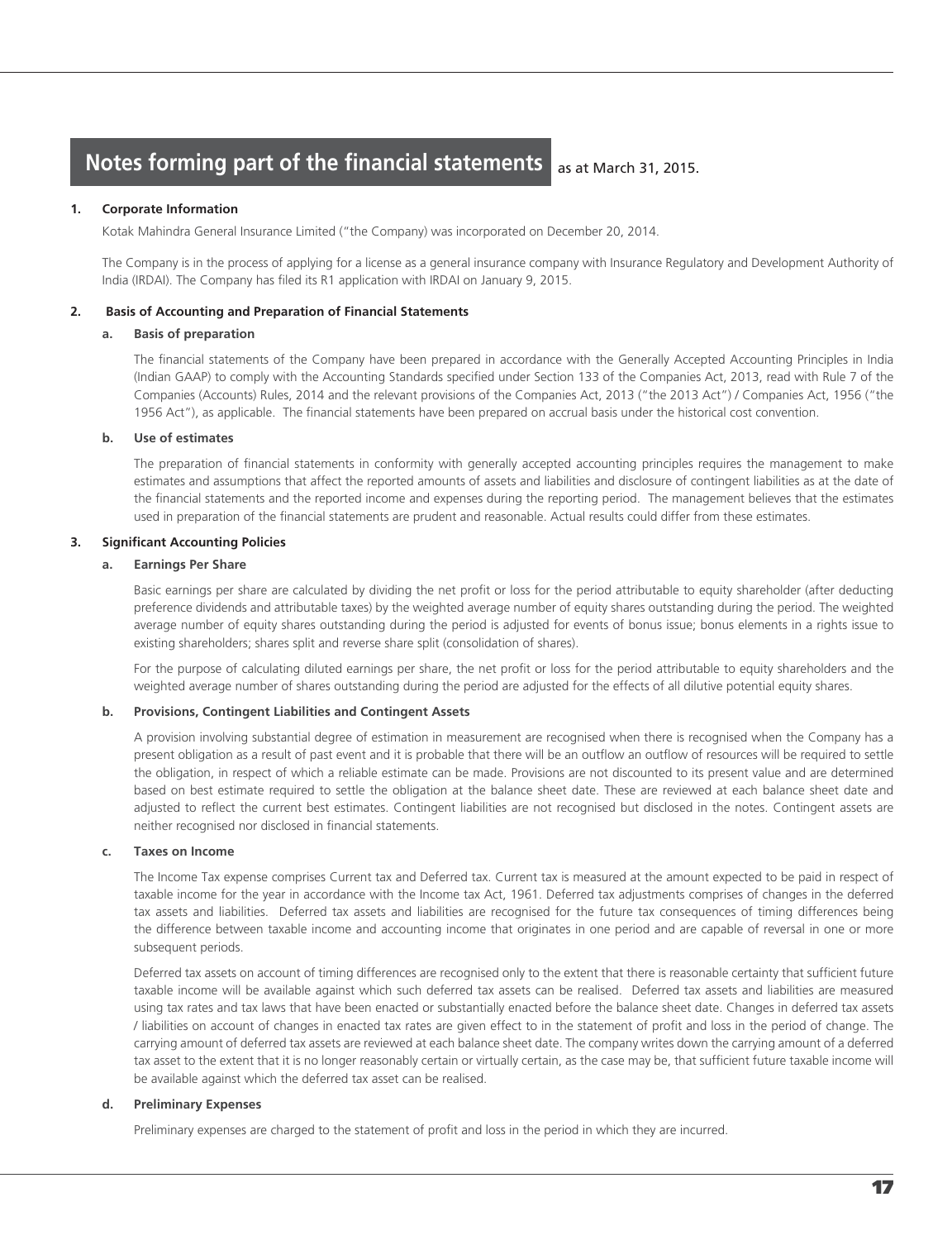#### **Note 4 : Share Capital**

| <b>Particulars</b>                                                      | As at                 |
|-------------------------------------------------------------------------|-----------------------|
|                                                                         | <b>March 31, 2015</b> |
|                                                                         |                       |
| <b>Authorised Share Capital</b>                                         |                       |
| 15,000,000 Equity Shares of `10 each                                    | 15,00,00,000          |
|                                                                         |                       |
| <b>Issued, Subscribed and Paid-up:</b>                                  |                       |
| 1,050,000 Equity Shares of ` 10 each, fully paid-up.                    | 1.05.00.000           |
| (all the shares are held by KMBL, the holding company and its nominees) |                       |
| <b>TOTAL:</b>                                                           | 1.05.00<br>000        |

#### **a. Reconciliation of the shares and share capital**

| <b>Particulars</b>                         | Number of shares |            |
|--------------------------------------------|------------------|------------|
| Outstanding at the beginning of the period |                  |            |
| Issued during the period                   | 10.50.000        | .05.00.000 |
| Outstanding at the end of the period       | 10.50.000        | .05.00.000 |

#### **b. Terms/rights attached to equity shares**

The Company has only one class of equity shares having par value of ` 10 per share. Each holder of equity share is entiteld to one vote per share.

In case the Company declares any dividend the equity shareholders will be entitled to receive the dividend in proportion of the number of shares held by each equity shareholder.

In the event of liquidation of the Company, the holders of equity shares will be entitled to receive remaining assets of the Company, after distribution of all preferential amounts. This distribution will be in proportion to the number of equity shares held by the shareholders.

**c.** During the period the Company had offered 1,000,000 equity shares to its shareholders on rights basis, in the ratio of 20:1. The issue was fully subscribed and shares were allotted on March 31, 2015

#### **d. Shares held by Holding Company /Ultimate Holding Company / Subsidiary / Associate**

| Particulars                         | Number of shares |                |
|-------------------------------------|------------------|----------------|
| Limited<br>Kotak<br>Mahindra Bank ' | 10,50,000        | .000<br>.05.00 |

#### **e. Details of shareholders holding more than 5% shares in the Company**

|                             | As at March 31, 2015 |           |
|-----------------------------|----------------------|-----------|
| <b>Particulars</b>          | Number of shares     | % holding |
| Kotak Mahindra Bank Limited | 10.50.000            | 100%      |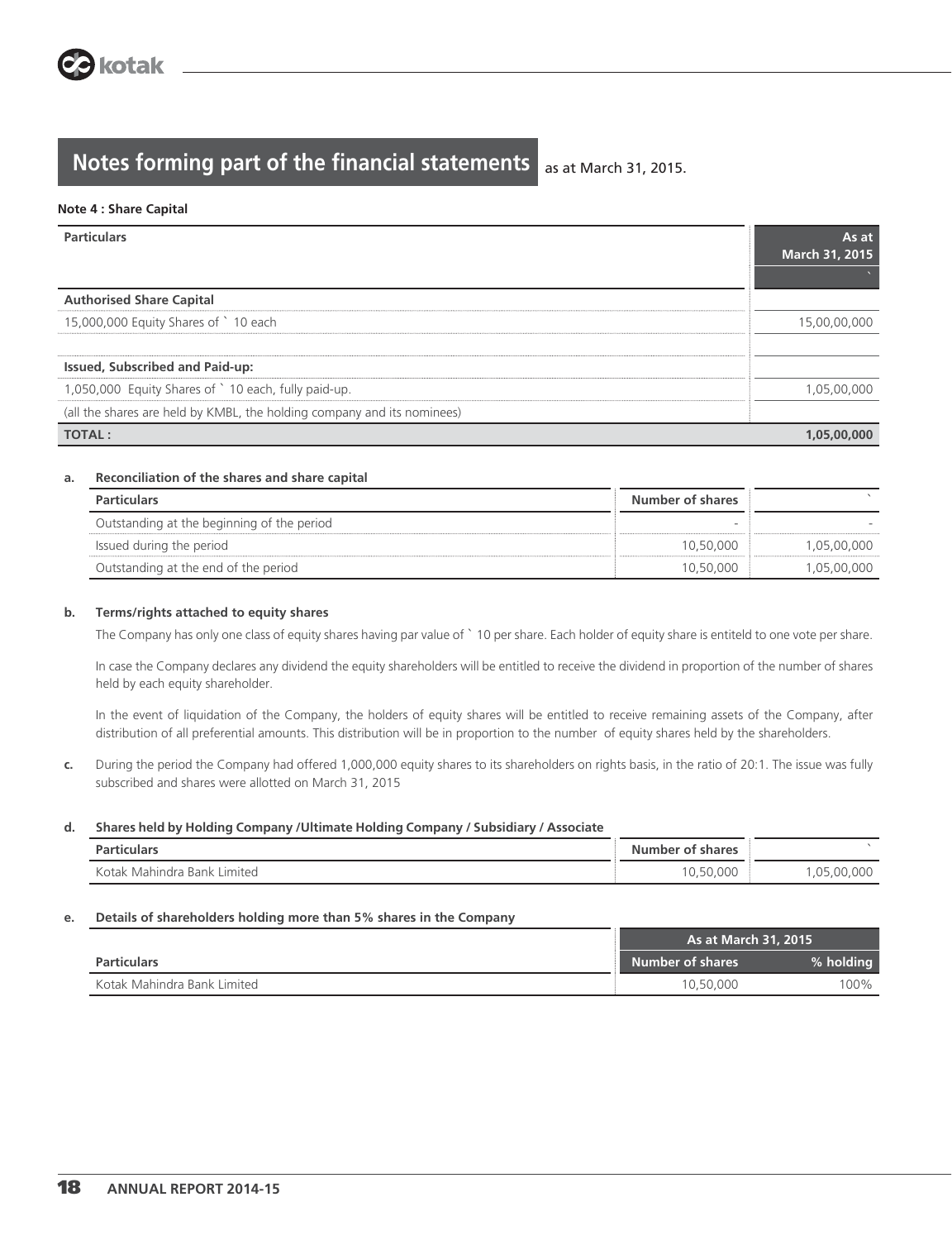#### **Note 5 : Reserves and Surplus**

| <b>Particulars</b> |  |
|--------------------|--|
|                    |  |

| <b>Particulars</b>                                    | As at<br>March 31, 2015 |
|-------------------------------------------------------|-------------------------|
|                                                       |                         |
| Surplus/(Deficit) in the Statement of Profit and Loss |                         |
| Balance as at the beginning of the period             |                         |
| Add: Profit/(Loss) for the period                     | (26, 73, 725)           |
| Balance as at the end of the period                   | (26, 73, 725)           |
| <b>TOTAL:</b>                                         | (26, 73, 725)           |

#### **Note 6 :Other Current Liabilities**

| <b>Particulars</b>                                                      | As at<br>March 31, 2015 |
|-------------------------------------------------------------------------|-------------------------|
|                                                                         |                         |
| <b>Other Payables</b>                                                   |                         |
| Creditors for Expenses (Other than Micro, Small and Medium Enterprises) | 26,92,567               |
| <b>Statutory Dues</b>                                                   | 1 11 4 9 7              |
| <b>TOTAL:</b><br>28,04,064.09                                           |                         |

### **Note 7 : Cash and Bank Balances**

| <b>Particulars</b>                    | As at<br><b>March 31, 2015</b> |
|---------------------------------------|--------------------------------|
|                                       |                                |
| Balances with Bank-In Current Account | 1,04,99,938                    |
| <b>TOTAL:</b>                         | 1,04,99,938                    |

#### **Note 8 : Short Term Loans and Advances**

| <b>Particulars</b>                                   | As at<br><b>March 31, 2015</b> |
|------------------------------------------------------|--------------------------------|
|                                                      |                                |
| Cenvat Credit Receivable (unsecured considered good) | 1,30,401                       |
| <b>TOTAL:</b>                                        | 1,30,401                       |

| <b>Note 9: Other Expenses</b>  |                |
|--------------------------------|----------------|
| <b>Particulars</b>             | As at          |
|                                | March 31, 2015 |
|                                |                |
| Professional Charges           | 10,00,000      |
| <b>Premliminary Expenses</b>   | 15,58,920      |
| <b>Operating Support Costs</b> | 54,750         |
| Auditors' Remuneration         |                |
| As Auditors                    | 60,000         |
| Miscellaneous Expenses         | 55             |
| <b>TOTAL:</b>                  | 26.73.725      |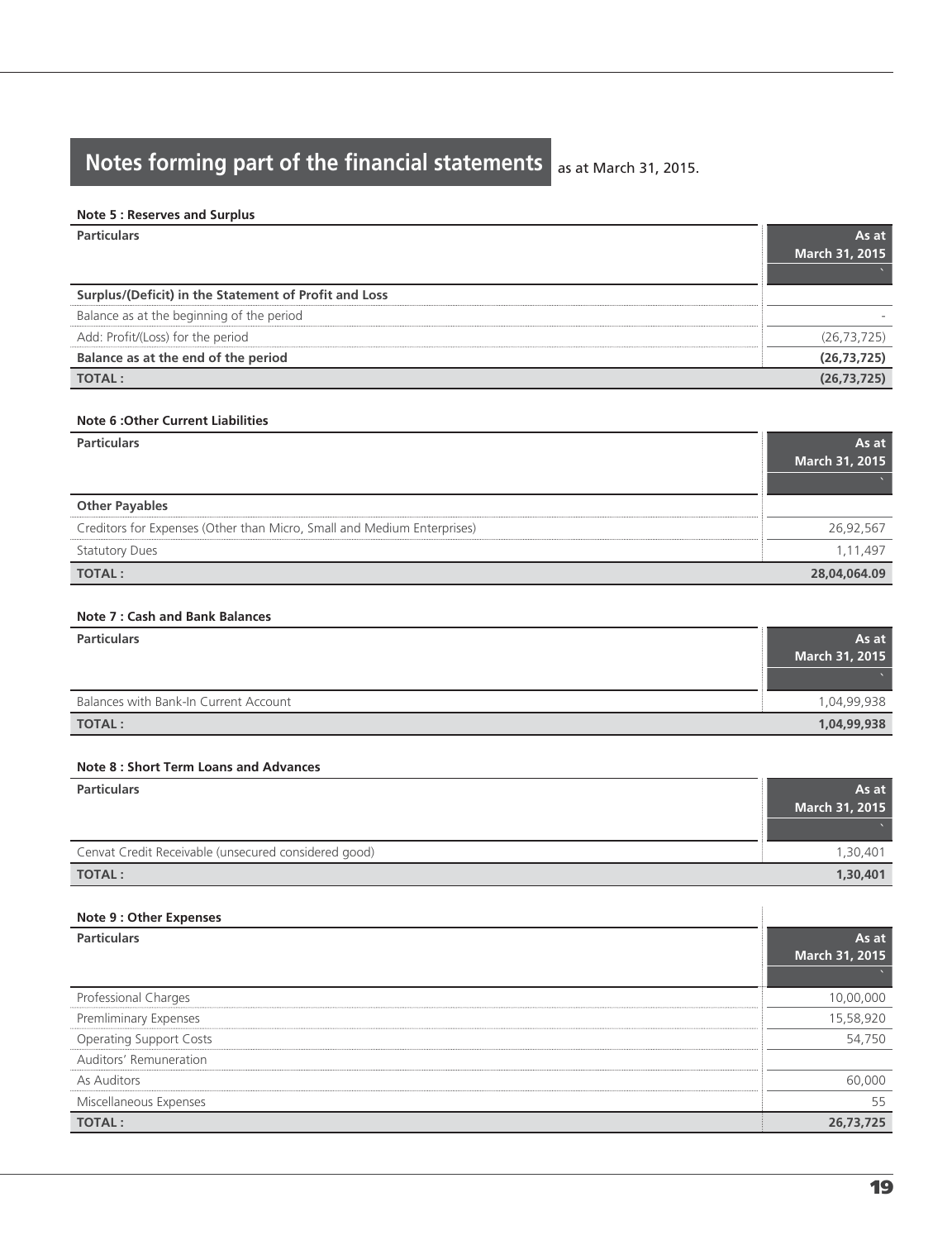**10.** The Company was incorporated vide certificate of incorporation dated December 20, 2014 with Registrar of Companies, Maharashtra, Mumbai. The financial statements of the Company are prepared for a period from December 20, 2014 to March 31, 2015 and accordingly comparative figures of the previous year are not given.

#### **11. Related Party Disclosures**

Related party disclosures, as required by Accounting Standard 18, "Related Party Disclosures" are given below: -

| (i) | <b>Nature of Relationship</b>        | <b>Related Party</b>                                                                                                                                                    |
|-----|--------------------------------------|-------------------------------------------------------------------------------------------------------------------------------------------------------------------------|
|     | Related parties where control exists |                                                                                                                                                                         |
|     | Holding Company                      | Kotak Mahindra Bank Limited (KMBL) (Holds 100% of the equity<br>share capital)                                                                                          |
|     |                                      | Uday S. Kotak along with relatives and entities controlled by him<br>holds 39.95% of the equity share capital of Kotak Mahindra Bank<br>Limited as on 31st March, 2015. |

(ii) Transactions with related parties during the period are given below

| rticulars                                     | <b>Holding Company</b>  |
|-----------------------------------------------|-------------------------|
| <b>Transactions</b>                           | Kotak Mahindra Bank Ltd |
| Issue of Equity Shares                        | 10,500,000              |
| Reimbursement of Expenses                     | 26,13,670               |
| Balance outstanding at the period end Dr/(Cr) | March 31,2015           |
| Expenses payable                              | 26,38.567               |

#### **12. Earnings per Share:**

| rticulars                                                     | For the year ended<br>March 31, 2015 (`) |
|---------------------------------------------------------------|------------------------------------------|
| Profit / (Loss) after tax attributable to equity shareholders | (2.673.725)                              |
| Number of equity shares issued and outstanding                |                                          |
| - At the end of the period                                    |                                          |
| - Weighted average number of equity outstanding               | 51961                                    |
| Basic and Diluted earnings per share                          | (51.46)                                  |
| Nominal value of equity shares                                |                                          |

**13.** There was no expenditure and/ or earnings in foreign currency during the period

#### **14. Segmental Reporting**

 In accordance with Accounting Standard 17 (AS-17) on "Segment Reporting" notified under the Companies (Accounting Standard) Rules, 2006 "as amended", the Company has determined one geographical segment, i.e. India. The Company is in the process of applying for a license as a general insurance company with Insurance Regulatory and Development Authority of India (IRDAI). The Company has filed its R1 application with IRDAI on January 9, 2015 and hence no business segment has been determined.

**15.** There are no dues to Micro, Small and Medium Enterprises covered under covered under the Micro, Small and Medium Enterprises Development Act, 2006 and hence disclosures, if any, related to amounts unpaid as at the period end together with interest paid/payable as required under the said Act have not been given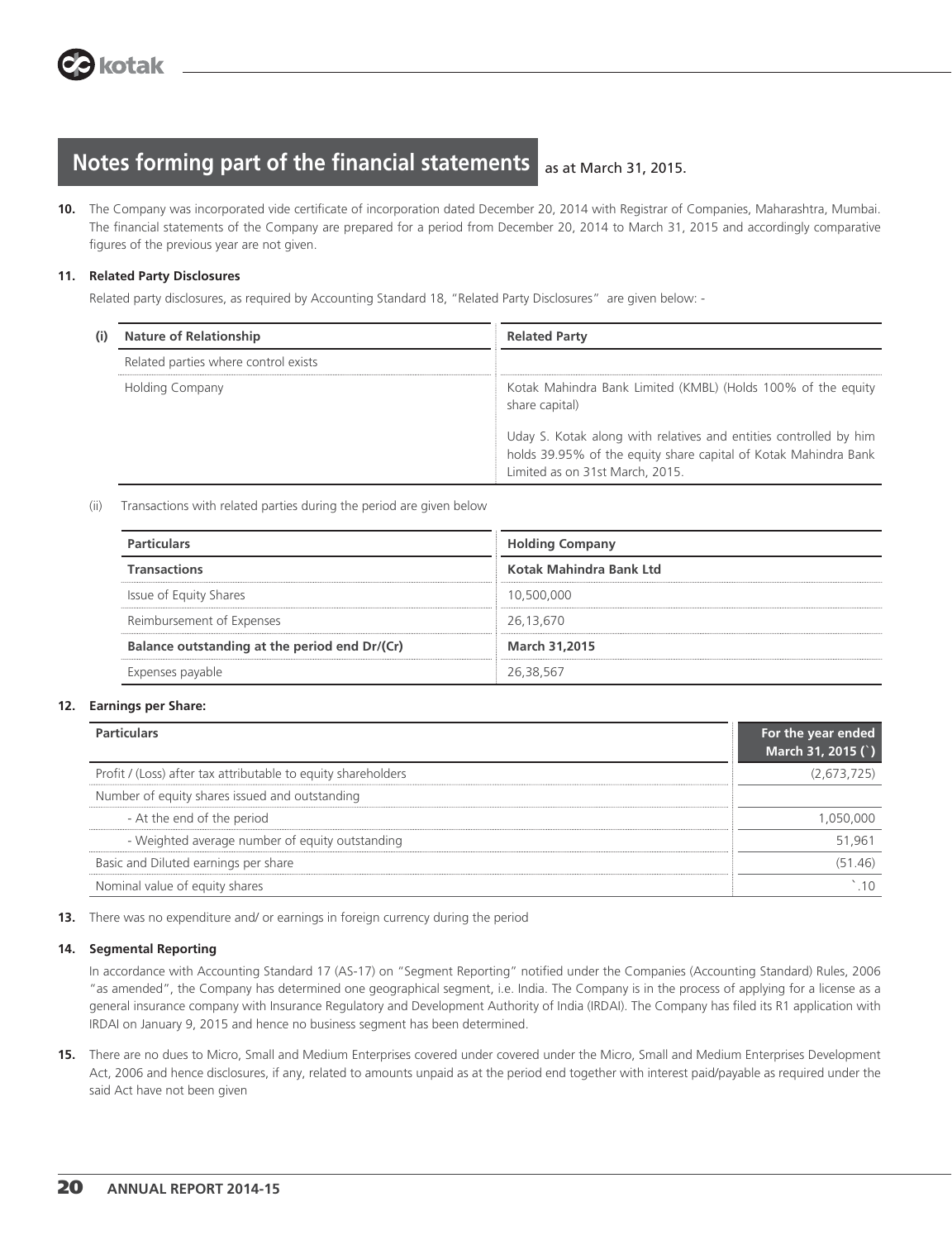**16.** No provision for current tax is made for the period ended March 31, 2015 in the absence of any taxable income

ICAI FRN : 109818W ICAI FRN : 100186W

For K.S.Aiyar & Co. **For V.C.Shah & Co** For and on behalf of the Board of Directors Chartered Accountants Chartered Accountants **of Kotak Mahindra General Insurance Limited**

**Raghuvir M. Aiyar V.C.Shah** 

Partner Partner Partner Partner Director Director Director Director Director M. No :38128 M. No :10360